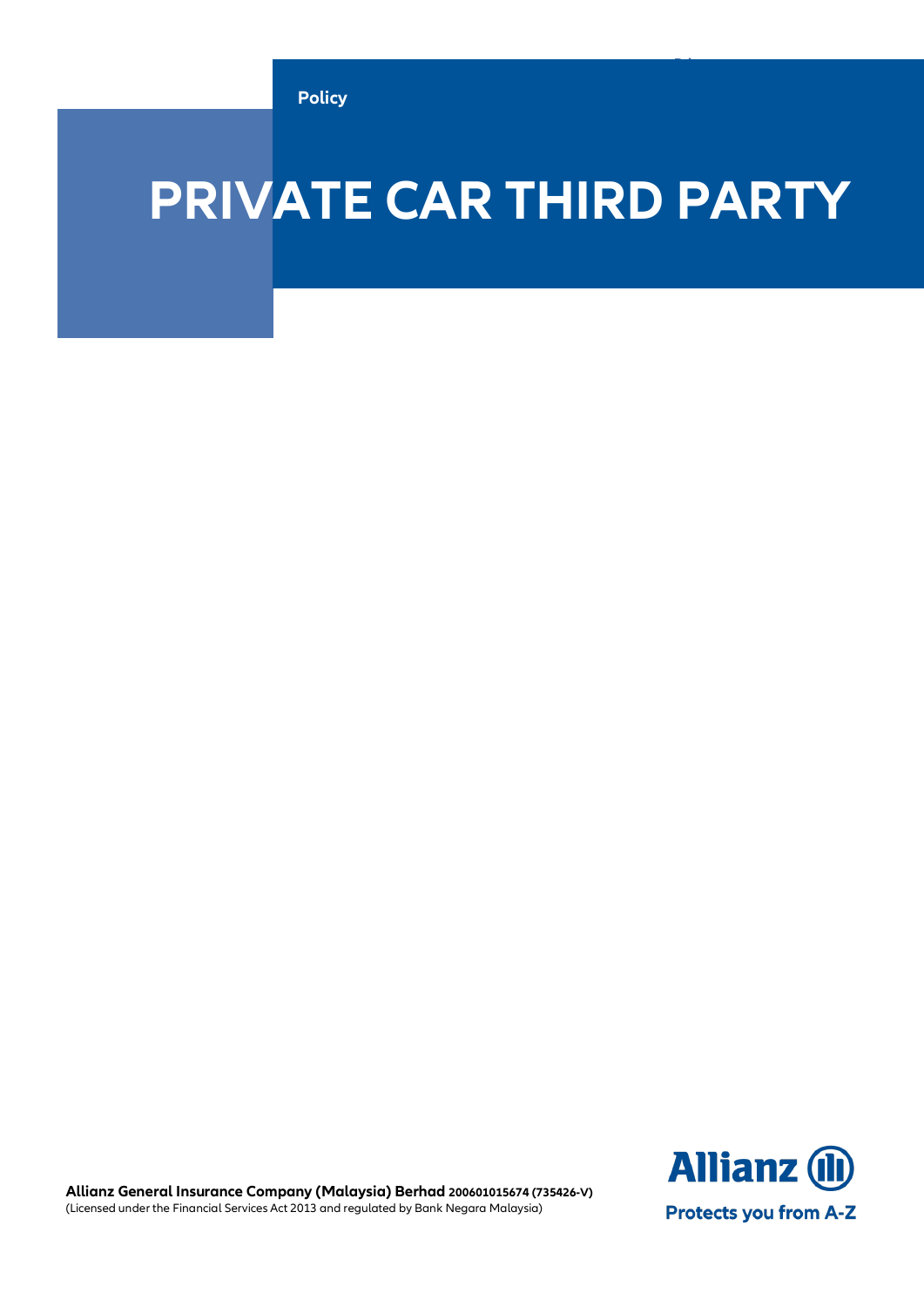# EXPLANATORY NOTES

## *How to read this document*

*Please note that your Private Car Third Party Policy only starts from page 5 onwards. To help you read and understand your policy better we provide some explanatory notes together with comments and examples (written in italic). These are not meant to be part of your policy and should not be used to interpret your insurance contract in the event of any dispute.*

## *Words in bold*

You will notice that some words in the policy are printed in **bold** letters. This is because they have been given specific meaning in *your Private Car Third Party Policy. Please refer to Section F on pages 12 to 13 for the meaning of these words.*

## *What makes up your insurance contract?*

*Your insurance contract with us is made up of the following:*

- . *insurance policy in pages 5 to 16 (excluding the italictexts);*
- . *the information you provided us when you applied for this insurance;*
- $\bullet$ *the Schedule;*
- . *the Endorsements attached to the policy;and*
- . *the Certificate of Insurance(CI).*
- *All these must be read together as they form your insurance contract.*

## *Duty of Disclosure*

#### **A. Consumer Insurance Contract**

Where you have applied for this insurance wholly for purposes unrelated to your trade, business or profession, you had a duty to take reasonable care not to make a misrepresentation in answering the questions in the Proposal Form (or when you applied for this insurance) i.e. you should have answered the questions fully and accurately. Failure to have taken reasonable care in answering the questions may result in avoidance of your contract of insurance, refusal or reduction of your claim(s), change of terms or termination of your contract of insurance in accordance with Schedule 9 of the Financial Services Act 2013. You were also required to disclose any other matter that you knew to be relevant to our decision in accepting the risks and determining the rates and terms to be applied.

You also have a duty to tell us immediately if at any time after your contract of insurance has been entered into, varied or renewed with us, any of the information given in the Proposal Form (or when you applied for this insurance) is inaccurate or has changed.

#### **B. Non-Consumer Insurance Contract**

Where you have applied for this insurance for purposes related to your trade, business or profession, you had a duty to disclose any matter that you know to be relevant to our decision in accepting the risks and determining the rates and terms to be applied, and any matter a reasonable person in the circumstances could be expected to know to be relevant, otherwise it may result in avoidance of your contract of insurance, refusal or reduction of your claim(s), change of term(s) or termination of your contract ofinsurance.

You also have a duty to tell us immediately if at any time after your contract of insurance has been entered into, varied or renewed with us, any of the information given in the Proposal Form (or when you applied for this insurance) is inaccurate or has changed.

*If you misrepresented any facts to us before the policy is entered into, examples of the actions that may be taken by us against you include the following:*

- . declare your policy void from inception (which means treating it as invalid), and we may not return any premium;
- . *cancel this policy and return any premium less our cancellation charge or recover any unpaid premium;*
- . *remove one or more named drivers from your policy and adjust your premium accordingly;*
- . *recover any shortfall inpremium;*
- . *not pay any claim that has been or will be made under the policy; or*
- . *be entitled to recover from you the total amount of any claim already paid under the policy or any claim we have to pay because of any relevant road traffic legislation, plus any recovery cost.*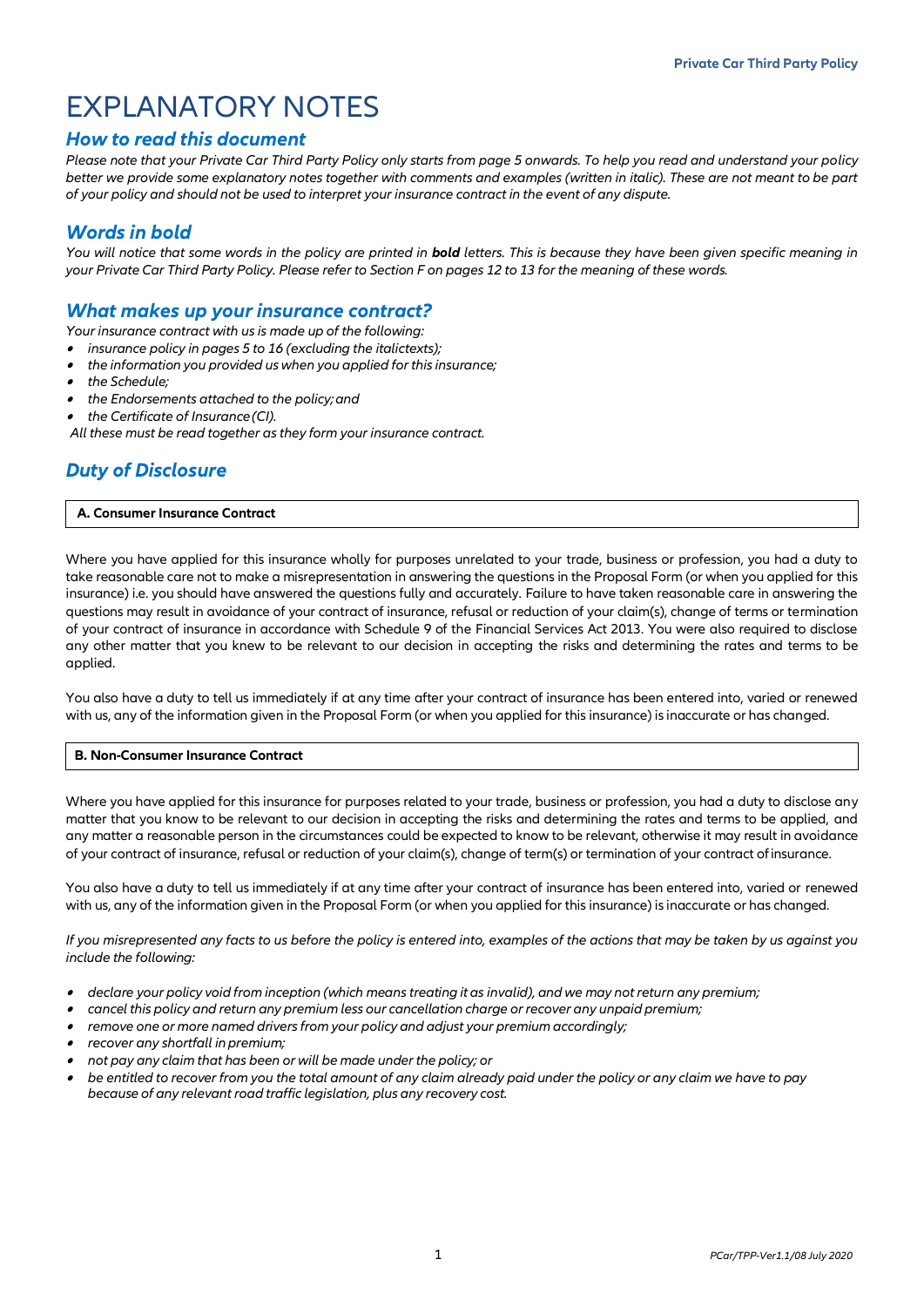## *What is covered?*

*Your insurance does not cover you against everything that can happen to your car. Below are the main types of cover available in the market. This policy covers for Third Party Only.*

| Page           | <b>Basic Cover:</b>                                                                                                                 | <b>Comprehensive</b> | <b>Third Party,</b><br><b>Fire and Theft</b> | <b>Third Party</b><br>Only |
|----------------|-------------------------------------------------------------------------------------------------------------------------------------|----------------------|----------------------------------------------|----------------------------|
| 5              | Section A: Loss or Damage to Your Own Car                                                                                           |                      |                                              |                            |
|                | 1a. Events We Cover                                                                                                                 |                      |                                              |                            |
|                | (i)<br>accidental collision or overturning                                                                                          | $\checkmark$         | X                                            | X                          |
|                | (ii)<br>collision or overturning caused by<br>mechanical breakdown                                                                  | ✓                    | X                                            | $\chi$                     |
|                | (iii) collision or overturning caused by wear<br>and tear                                                                           | ✓                    | $\chi$                                       | X                          |
|                | (iv) impact damage caused by falling objects<br>subject to certain exclusions                                                       | ✓                    | $\chi$                                       | X                          |
|                | (v) fire, explosion or lightning                                                                                                    | ✓                    | ✓                                            | X                          |
|                | (vi) breakage of windscreen, windows or sunroof<br>including lamination / tinting film                                              | ✓                    | X                                            | X                          |
|                | (vii) burglary, housebreaking or theft                                                                                              | ✓                    | ✓                                            | X                          |
|                | (viii) malicious act                                                                                                                | ✓                    | X                                            | X                          |
|                | (ix) while in transit (limited cover)                                                                                               | ✓                    | X                                            | X                          |
|                | 1. b. Events We Do Not Cover                                                                                                        | ✓                    | ✓                                            | $\chi$                     |
|                | 2.<br>Basis of Settlement (how we will settle your claim)                                                                           | ✓                    | ✓                                            | X                          |
|                | 3.<br>Towing Costs (to a repairer or safe place)                                                                                    | $\checkmark$         | ✓                                            | X                          |
| 6 to 7         | Section B: Liability to Third Parties                                                                                               |                      |                                              |                            |
| 6              | What is Covered (by this section)<br>1.a.                                                                                           | $\checkmark$         | ✓                                            | ✓                          |
| 6 to 7         | What is Not Covered (by this section)<br>1.b.                                                                                       | ✓                    | ✓                                            |                            |
| 6              | 2.<br>Limits of Our Liability (the maximum that we pay)                                                                             | ✓                    | ✓                                            | ✓                          |
| $\overline{z}$ | Cover for Legal Personal Representatives (if you<br>3.<br>are dead)                                                                 | ✓                    | ✓                                            | ✓                          |
| 7              | Maximum Legal Costs (if approved)<br>4.                                                                                             | ✓                    | ✓                                            | ✓                          |
| 7              | <b>Rights of Recovery</b><br>5.                                                                                                     | ✓                    |                                              | ✓                          |
| 8              | Section C: No Claim Discount                                                                                                        | ✓                    | ✓                                            | ✓                          |
| 8 to 9         | Section D: General Exceptions (what is not covered by the<br>policy)                                                                | ✓                    |                                              | ✓                          |
| 10 to 12       | Section E: Conditions (terms that you must comply with)                                                                             | ✓                    | ✓                                            | ✓                          |
| 12 to 13       | Section F: Definitions (explains the words in bold)                                                                                 | ✓                    | ✓                                            | ✓                          |
| 14 to 16       | Section G: Endorsements (additional terms that we may<br>impose on you or additional covers if you have<br>paid additional premium) | Optional             | Optional                                     | Optional                   |

 $Key:$   $\checkmark$  = applicable  $X$  = not applicable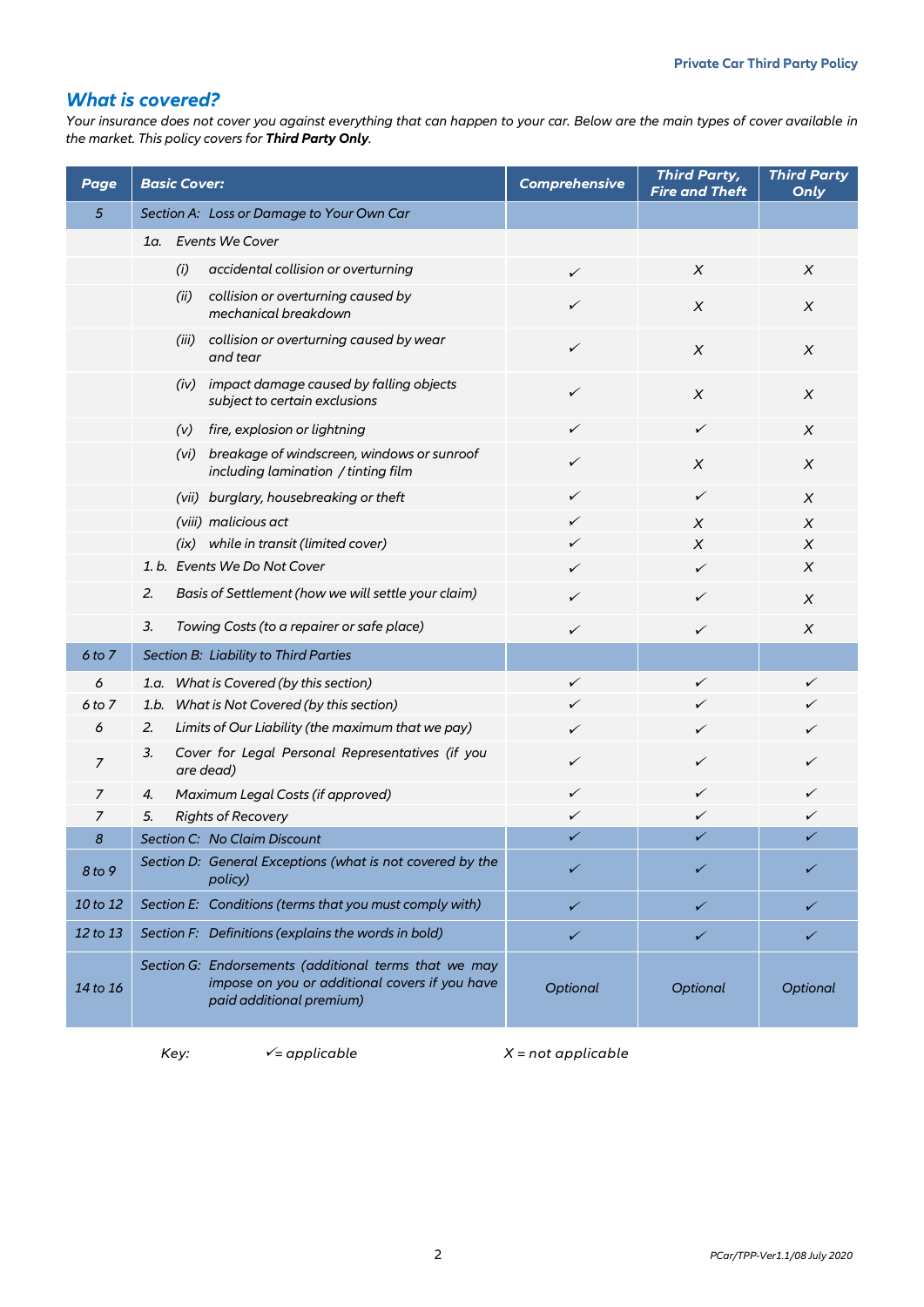## *What this policy does not cover?*

*These are referred to as 'Exceptions' in your policy and there are two sections where you can find them in your Private Car Third Party Policy:*

- *Section B1b – see 'What is Not Covered' (pages 6 to 7: applicable to Third Party Only policy)*
- *Section D – see 'General Exceptions' (pages 8 to 9: applicable to Third Party Only policy)*

*There are generally three reasons why we put these exceptions in your basic Private Car Third Party Policy:*

- *1. Cover is not provided for the exceptions. We have to charge additional premium if we agree to cover you for any of these exceptions. An example of the exceptions which is not covered by your basic Private Car Third Party Policy but which may be covered if you pay additional premiumis*
	- *use outside Malaysia, Singapore or Brunei{see Section D– 'General Exception 6' (page 9)}.*
- *2. There are other risks which are not covered by the basic Private Car Third Party Policy or by any of its extensions. We would have to issue a different policy if you want these types of cover. For example, the following are not covered by your Private Car Third Party Policy but can be covered under a different type of policy:*
	- *carriage of goods must be covered under a Commercial Vehicle Policy;and*
	- *hire or reward must be covered by taxi or hired car policy.*
- 3. We cannot and do not cover certain risks at all. Some examples of these can be seen in Section D 'General Exceptions' (pages *8 to 9) suchas:*
	- *war, nuclear fission orfusion;*
	- *risks that are against public policy or against the law;and*
	- *drunk driving.*

## *How can your car be used?*

*Since this is a Private Car Third Party Policy, your policy only covers you if your car is used for "social, domestic and pleasure purposes and for the policyholder's business". This is clearly stated in the Certificate of Insurance under the heading "Limitation as to Use".*

*The following are some examples of how your car can be used:*

- *to visit relatives and friends, for shopping etc.;and*
- *for some limited business use such as getting to and from work, and meeting customers.*

*However, we will not cover you, for example, if you use your car in the following manner:*

- *as a private taxi by charging fares to carry passengers;*
- *as a hire car by charging rental to use your car;*
- *to carry any goods in connection with any trade or business other than samples. You must buy a Commercial Vehicle Policy to cover for thisuse;*
- *for motor trade (use for showroom display and for test-drive);*
- to practise for or to take part in any race, rally, pacemaking, reliability trial or speed test; and
- *use on any racetrack.*

## *Who can drive your car?*

- . *Practically anyone can drive your car as long as thedriver:*
	- ø has a valid licence of the relevant class to drive and is not disqualified to drive by law or for some other reason *{(see exclusion on Unlicensed Drivers in Section D – 'General Exception 1' (page 8)};*
	- *has your permission to drive (see definition of Authorised Driverin page 12); and*
	- *complies with all the terms and conditions of this policy.*
- . *If you or your authorised driver is not qualified to drive or breach any of the terms and conditions, your claim may be rejected. If we are compelled by law to pay, we can recover any sum(s) paid and any expenses incurred from you or your authorised driver.*

## *In which territory is your car covered?*

*This insurance you have purchased only covers you in Malaysia, Singapore and Brunei in accordance to the laws of Malaysia. This territorial limitation may be specially extended only upon your request and accepted by Us, and confirmed by way of endorsement to this Policy.* 

*Note that if you intend to drive your car into Singapore, you are required by Singapore's law to have cover against Legal Liability to Passengers (LLP). Since LLP is not covered by the basic Private Car Third Party Policy, you MUST purchase Endorsement 100 (see page 15), which provides a limited cover for your liability for death or bodily injury of passengers.*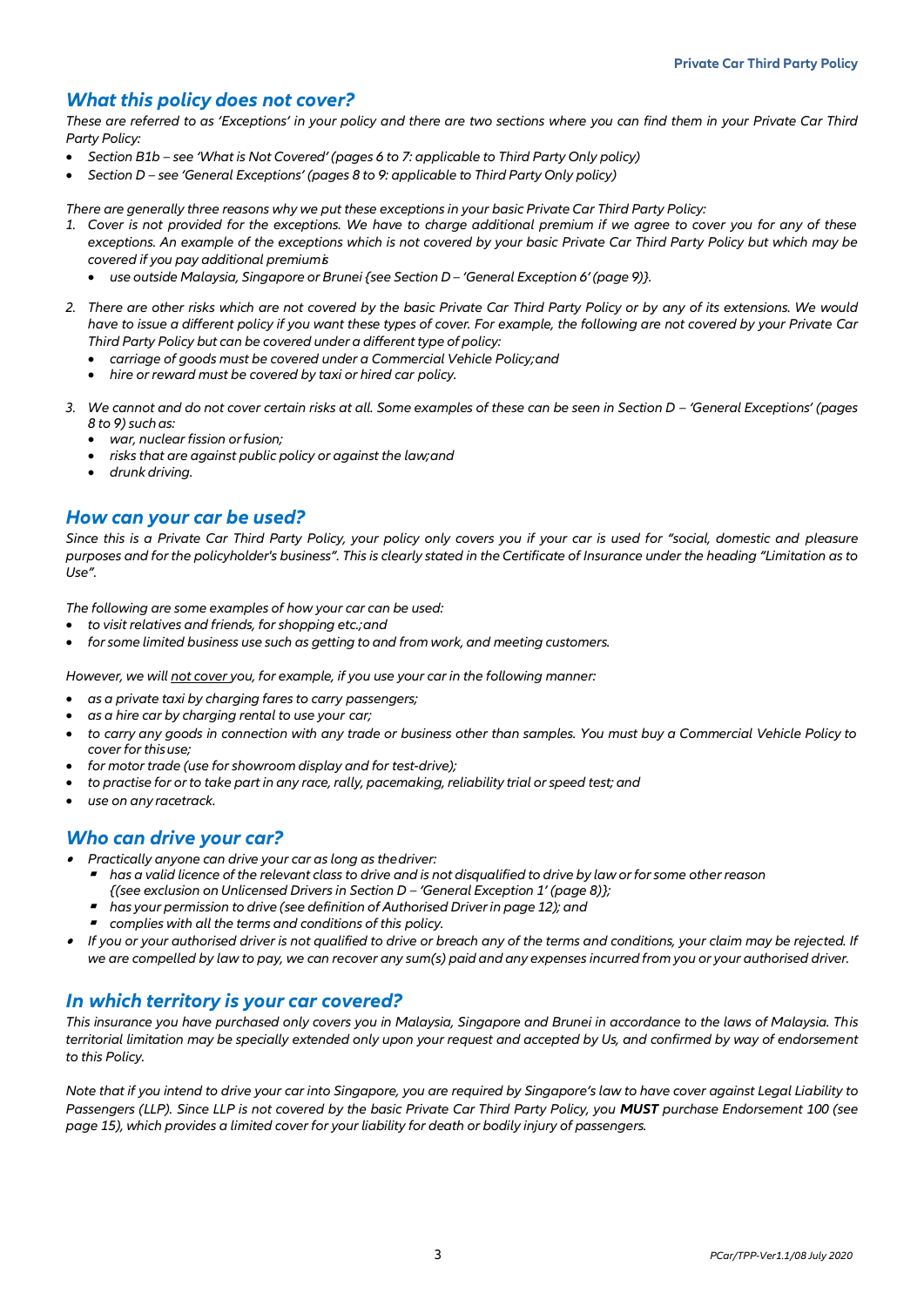## *When is your cover effective?*

*This insurance is effective from the time of purchase of cover or at the agreed time of commencement, until the expiry date. The period of insurance will be printed in the Policy Schedule and related documents. If there is any change to these dates, it will be officially shown in an Endorsement issued by us.*

## *What is No Claim Discount ("NCD")?*

*This is a form of premium discount for not having made a claim during the preceding period of your insurance (provided the period of insurance exceeds one year). The scale of NCD applied is specifically mentioned in the policy.*

*The applicable NCD can be checked with us or the Central NCD Database ("CND") at https:/[/ www.mycarinfo.com.my](http://www.mycarinfo.com.my/) /ncdcheck/online before the purchase of your Private Car Third Party Policy.*

## *Do's and Don'ts – after you have had an accident or theft*

- . *Do:*
	- *Call Accident Assist Call Centre (AACC) 24 hours nationwide insurance road accident Helpline number 1 300 22 1188 or short-code 15 500*
	- *should you need immediate road assistance or tow service or wish to make an enquiry on claims procedure;*
	- *inform us as soon as possible if you are involved in an accident with another road user or property or where a third party is injured and the event may give rise to a claim;*
	- *report all accidents to the police within 24 hours as required by law;*
	- *immediately submit to us all letters, claims, writs and summons which you have received from third parties as a result of the incident;*
	- *remove your car to a PIAM Approved Repairer ( P A R S ) or our approved panel repairer;*
	- *fully complete the relevant sections of your claim form – do not put"refer to police report".*
- . *Don't:*
	- *negotiate, admit or repudiate any claim without our consent (see Condition 2 in page 11).*

#### *Condition 2 of your policy (see page 10 to 11) spells out the do's and the don'ts after an accident in more detail.*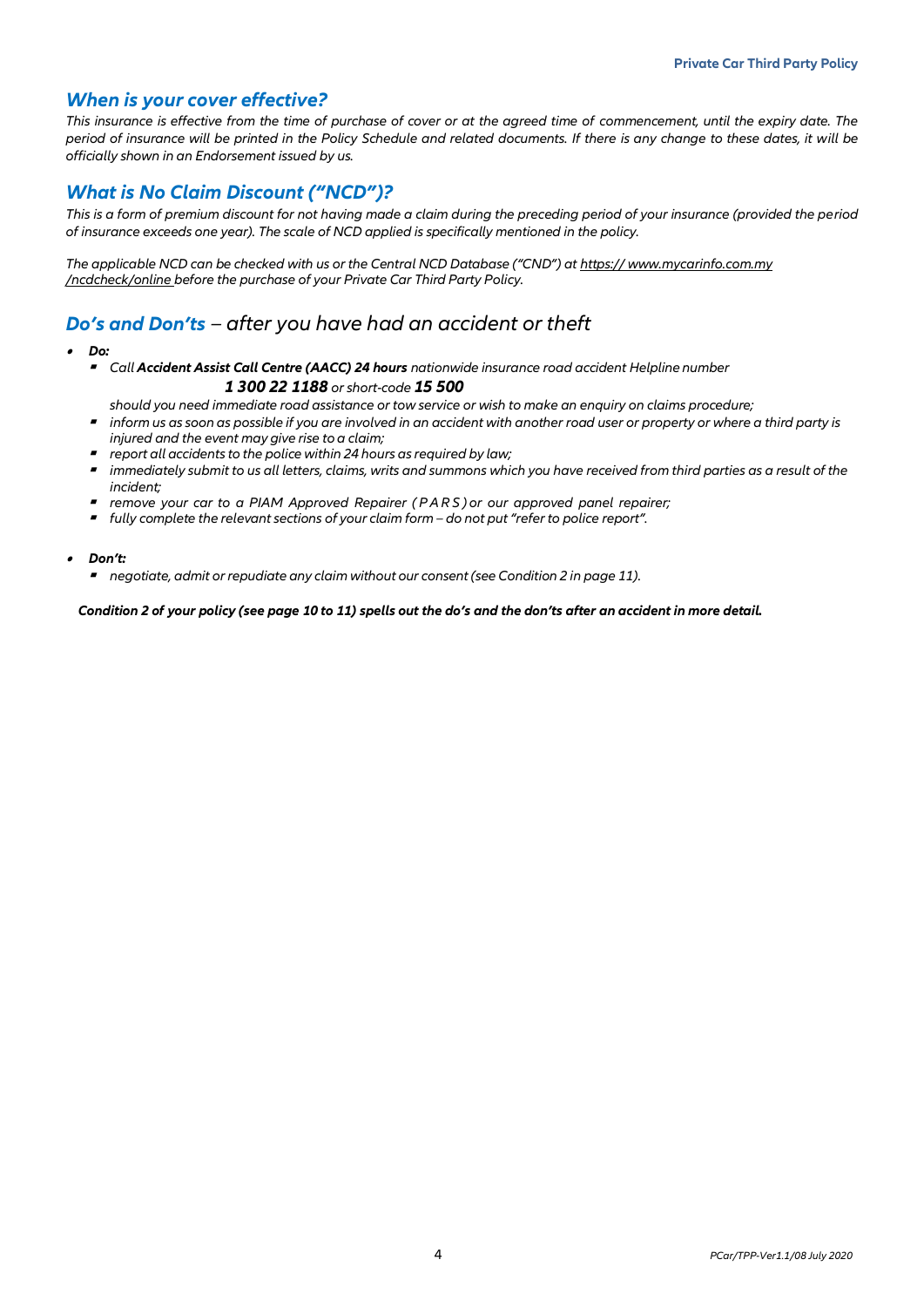# PRIVATE CAR THIRD PARTY POLICY

## *Our agreement with You*

A. Where **Your Car** is used for any purpose that is not related to **Your** trade, business or profession, the following applies:

#### **Consumer Insurance Contract**

This **Policy** is issued in consideration of the payment of premium as specified in the **Policy Schedule** and pursuant to the answers given in **Your** Proposal Form (or when **You** applied for this insurance) and any other disclosures made by **You** between the time of submission of **Your** Proposal Form (or when **You** applied for this insurance) and the time this contract is entered into. The answers and any other disclosures given by **You** shall form part of this contract of insurance between **You** and **Us**. However, in the event of any pre-contractual misrepresentation made in relation to **Your** answers or in any disclosures given by **You**, only the remedies in Schedule 9 of the Financial Services Act 2013 will apply.

This **Policy** reflects the terms and conditions of the contract of insurance as agreed between **You** and **Us**.

B. Where **Your Car**is used for purposes related to **Your** trade, business or profession, the following applies:

#### **Non-Consumer Insurance Contract**

This **Policy** is issued in consideration of the payment of premium as specified in the **Policy Schedule** and pursuant to the answers given in **Your** Proposal Form (or when **You** applied for this insurance) and any other disclosures made by **You** between the time of submission of **Your** Proposal Form (or when **You** applied for this insurance) and the time this contract is entered into. The answers and any other disclosures given by **You** shall form part of this contract of insurance between **You** and **Us**. In the event of any pre- contractual misrepresentation made in relation to **Your** answers or in any disclosures made by **You**, it may result in avoidance of **Your** contract of insurance, refusal or reduction of **Your** claim(s), change of terms or termination of **Your** contract of insurance.

This **Policy** reflects the terms and conditions of the contract of insurance as agreed between **You** and **Us**.

#### *Section A: Loss or Damage to Your Own Car*

*As the coverage purchased under this policy is Third Party only, Section A is not applicable to you.* 

*Section A provide details under the following headings*

- *1a : Events We Cover*
- *1b : Events We Do Not Cover*
- *2 : Basis of Settlement (Applicable to Comprehensive Policy Only)*
- *3 : Towing costs*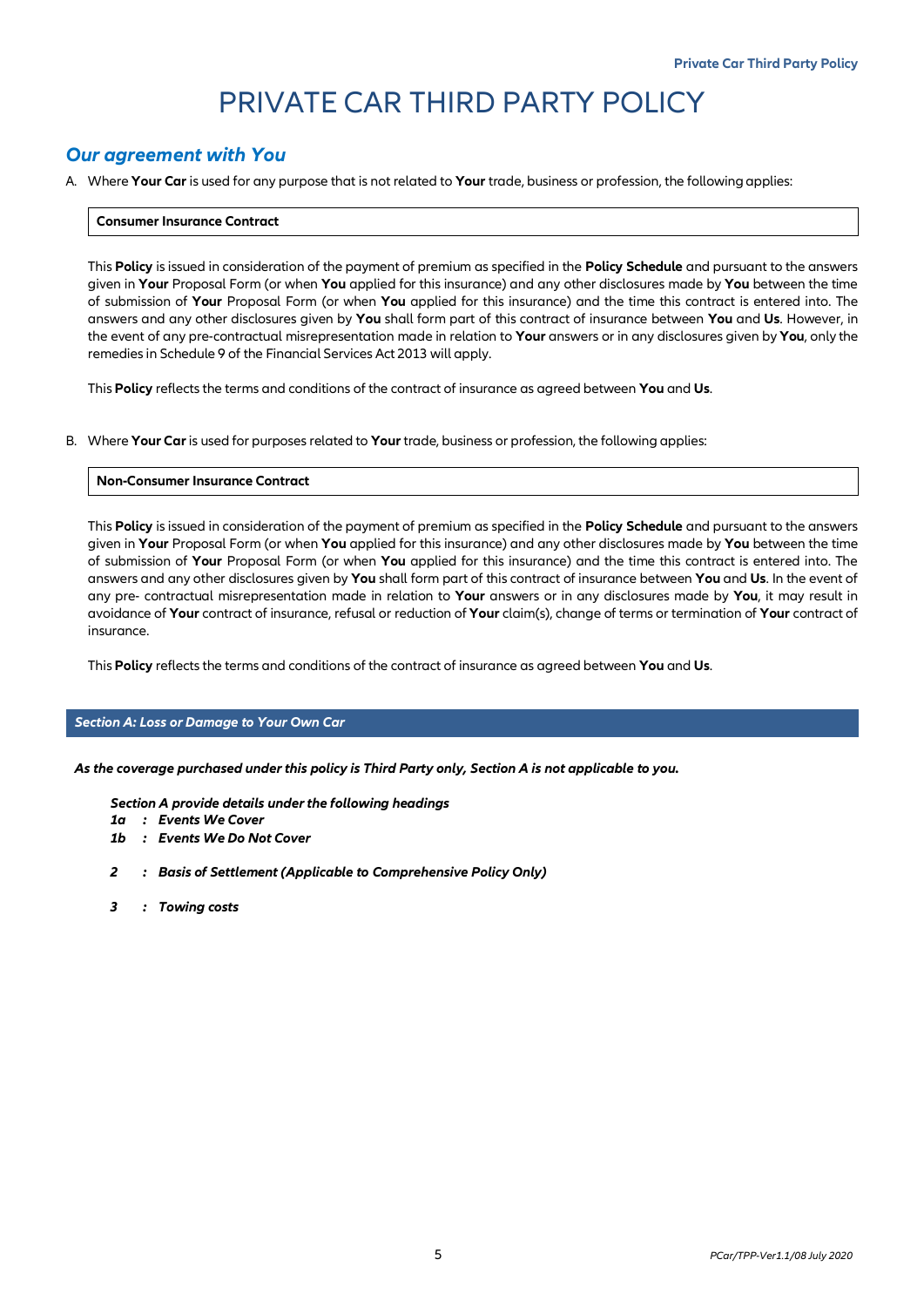#### *Section B: Liability to Third Parties*

#### *This section explains what is covered and not covered under Section B.*

**We** will indemnify **You** and / or **Your Authorised Driver**  for the amount which **You** and / or **Your Authorised Driver** are legally liable to pay any third party (including third party's costs and expenses) for:

- (i) death or bodily injury to any person except those specifically excluded under this **Policy**; and / or
- (ii) damage to property except those specifically excluded under this**Policy**

as a result of an **Incident** arising out of the use of **Your Car** on a **Road**. This cover is extended to **Your Authorised Driver** provided **Your Authorised Driver** also complies with all the terms and conditions of this**Policy**.

#### *2: Limits of Our Liability*

**We** will pay the following for any one claim, or series of claims arising from one **Incident**, in any one **Period of Insurance**:

- (i) unlimited amount for death or bodily injury to third party; and / or
- (ii) up to a maximum of RM3 million for third party property damage.

*For an additional premium, the limits of liability for third party property damage can be extended up to RM20 million (Endorsement 105).* 

#### *1a: What is Covered? 1b: What is Not Covered?*

These exceptions are specific to Section B and are in addition to the Exceptions stated in Section D of this **Policy** and any other applicable **Endorsements**. **We** will not pay for:

- (i) death or bodily injury to any passenger being carried for hire or reward;
- (ii) death or bodily injury to any person where such death or injury arises out of and in the course of the employment of such person by **You** or by **Your Authorised Driver**;

*Under the Road Transport Act 1987, this Policy shall not be required to cover, except in the case of a motor vehicle in which passengers are carried for hire or reward or by reason of or in pursuance of a contract of employment, liability in respect of death of or bodily injury to persons being carried in or upon or entering or getting onto or alighting from the motor vehicle at the time of the occurrence of the event out of which the claims arise.*

*In the course of employment – Any person who is injured / dies (whether as passenger or otherwise) while on the job and is in or on the said Car as part of his / her employment e.g. car wash worker, mechanic etc.*

(iii) damage to property belonging to or in the custody of or control of or held in trust by **You** or **Your Authorised Driver** and / or any member of **Your** or **Your Authorised Driver's Household**;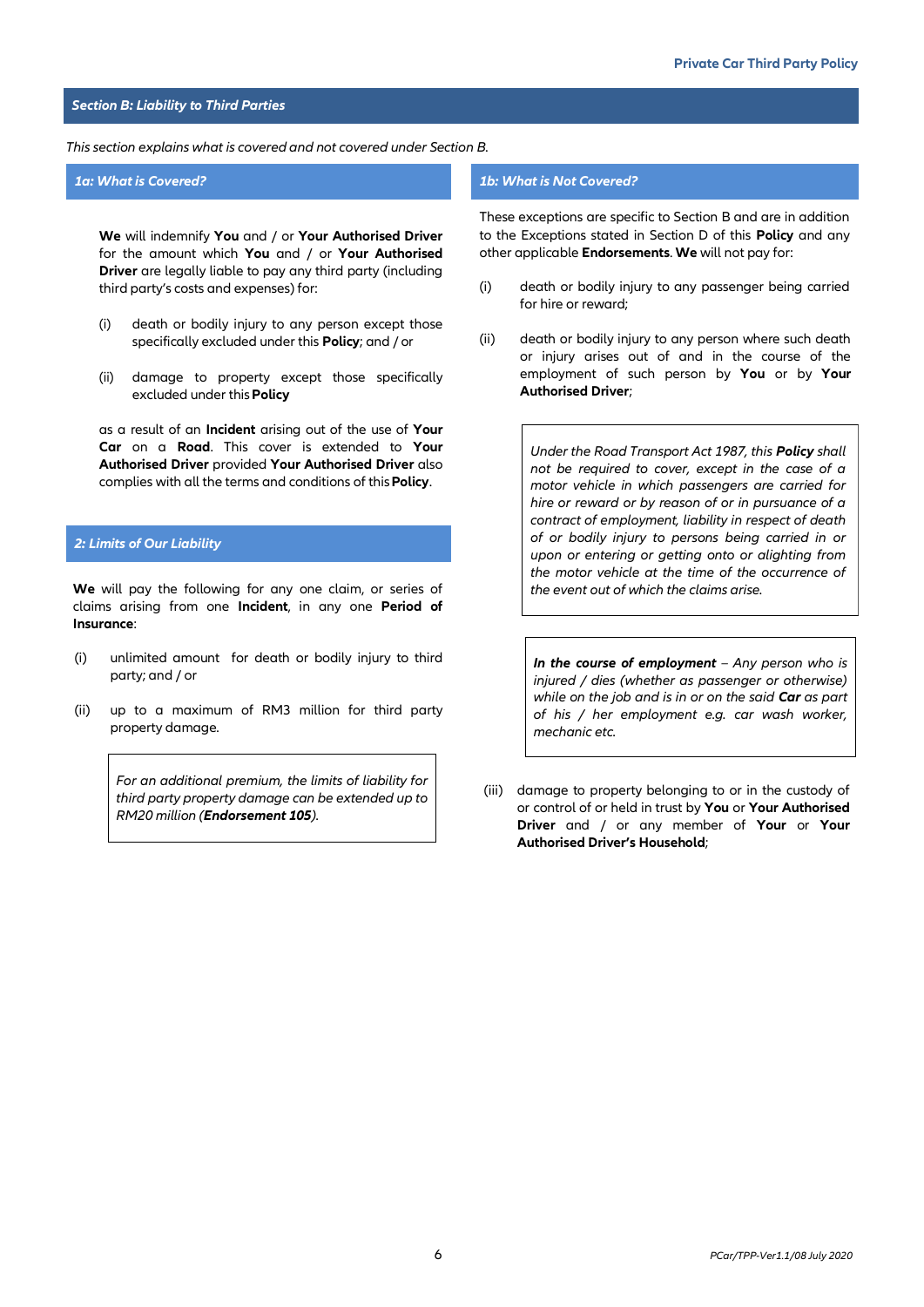#### *3: Cover for Legal Personal Representatives 1b: What is Not Covered?*

Following the death of any person covered under this **Policy**, **We** will indemnify that person's legal representatives for liability covered under this Section, provided such legal representatives comply with all the terms and conditions of the **Policy**.

#### *4: Legal Costs*

If **You** or **Your Authorised Driver** is charged for reckless and dangerous driving or careless or inconsiderate driving under the Road Transport Act 1987 or any other offence related to the said **Incident**, **We** will pay legal costs incurred up to a maximum of RM2,000 to defend **You** or **Your Authorised Driver** provided always that such costs are incurred in Malaysia, the Republic of Singapore or Negara Brunei Darussalam, and that cost has been incurred with **Our** prior agreement in writing.

**We** will only pay for legal cost and **We** will not pay for any penalty imposed on **You** or **Your Authorised Driver**.

#### *5: Rights of Recovery*

**We** have a right to refuse to indemnify **You** or **Your Authorised Driver** if either of **You** commit a breach of any **Policy** conditions or where the claim falls outside the scope of cover provided by **Us** under this **Policy**. However, if **We** are legally required to pay any judgment sum in respect of a claim under Section B of this **Policy** because of laws in force in Malaysia, Republic of Singapore or Negara Brunei Darussalam, which **We** would otherwise not have to pay, **We** have the right to ask **You** or **Your Authorised Driver** to repay to **Us** the amount of that payment and any costs **We** have incurred in connection with the claim.

(iv) liability to any person being carried in or upon or entering or getting onto or alighting from **Your Car** unless he / she is required to be carried in or on **Your Car** by reason of or in pursuance of his / her contract of employment with **You** or **Your Authorised Driver** and / or his / her employer;

> **In pursuance of the contract of employment** – The passenger is required to be carried to a destination in order to carry out the job as spelt out in his / her contract of employment.

#### *Liability to passengers other than:*

- *a) passengers carried for hire or reward;*
- *b) employees in the course of employment; or*
- *c) Your or Your Authorised Driver's Household member unless he / she is required to be carried in Your Car by reason of or in pursuance to a contract of employment;*

*may be insured separately for additional premium under Endorsement 100. If You have insured such liability, You will need to refer to the full text of Endorsement 100: Legal Liability to Passengers as to what this Endorsement covers or excludes and the applicable conditions.* 

(v) liability caused by a passenger travelling in or alighting from **Your Car**;

> *Liability for accidents caused by Your passengers may be insured separately for additional premium under Endorsement 72. You will need to refer to the full text of Endorsement 72: Legal Liability of Passengers for Negligent Acts as to what this Endorsement covers or excludes and the applicable conditions.*

- (vi) any claims brought against **You** by any driver of **Your Car**, whether authorised or not;
- (vii) any claims brought against any person in any country in courts outside Malaysia, the Republic of Singapore or Negara Brunei Darussalam; and / or
- (viii) all legal costs and expenses which are not incurred in or recoverable in Malaysia, the Republic of Singapore and Negara Brunei Darussalam.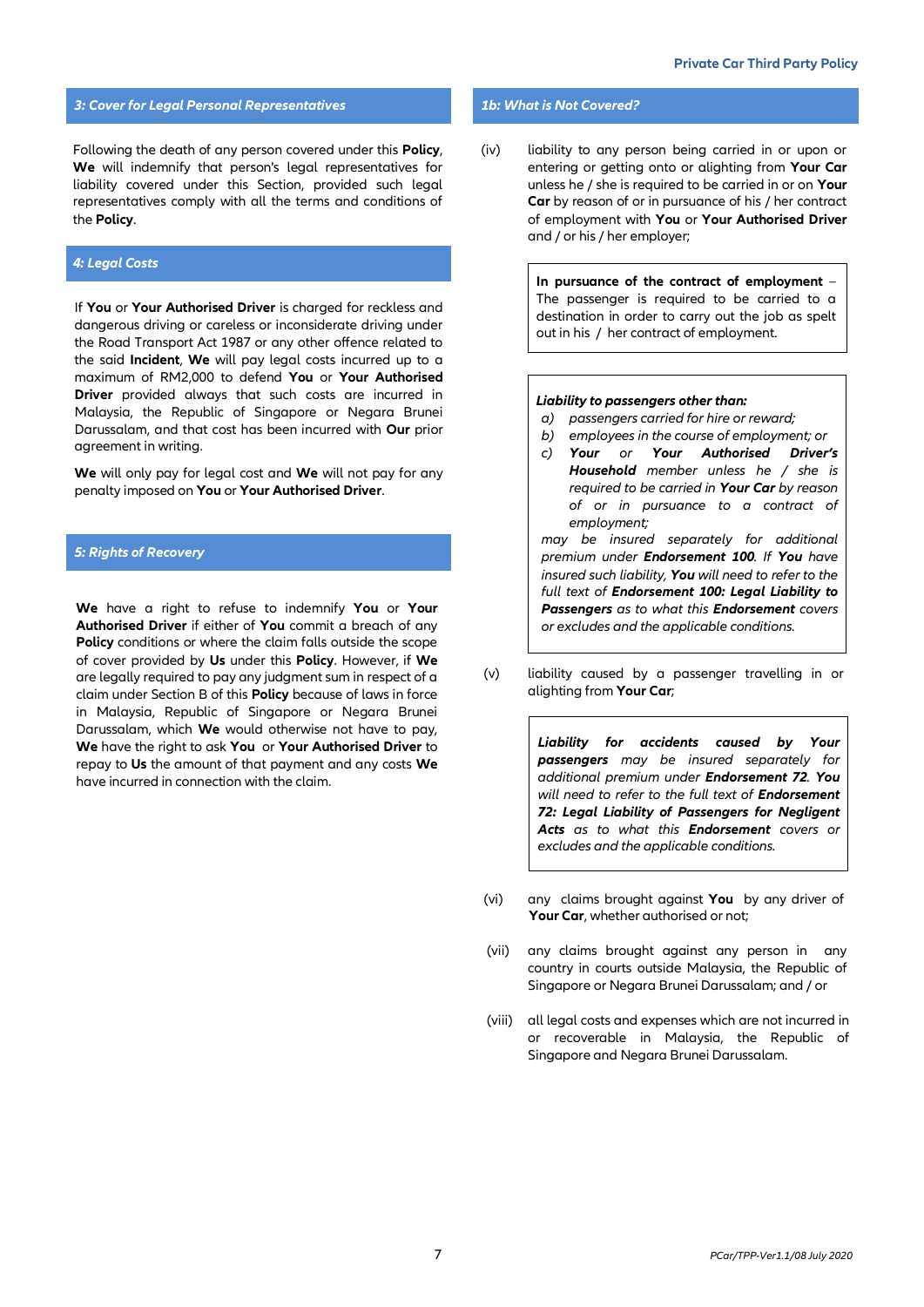#### *Section C: No Claim Discount*

*This section spells out the reward system known as the "No Claim Discount".*

#### *1. No Claim Discount (NCD)*

If **You** have insured **Your Car** for a continuous period of 12 months and **You** or anyone else did not make any claim under this **Policy** during that time, a NCD will be applied at each renewal. The applicable NCD will increase with each renewal if **You** continue to have claim free years as follows:

| <b>Claim Free Year of Insurance</b>            | <b>NCD Entitlement</b> |
|------------------------------------------------|------------------------|
| After 1 continuous claim free year             | 25%                    |
| After 2 continuous claim free years            | 30%                    |
| After 3 continuous claim free years            | 38 1/3%                |
| After 4 continuous claim free years            | 45%                    |
| After 5 continuous claim free years and beyond | 55%                    |

#### *2. One Claim and Your NCD is Down to Zero*

If **You** or anybody else meet with an **Incident** which will give rise to a claim on this **Policy**, the NCD entitlement that **You** have accumulated would drop to zero at the next renewal and **Your** NCD will start all over again. If a claim is received after the NCD has been applied, **We** shall be entitled to recover the NCD given from **You**.

#### *3. Exception to this Rule*

**Your** NCD will not be affected even if a claim is made if:

- **We** are of the opinion that **You** are not at fault for causing the loss;
- the offending vehicle is identifiable and is not a vehicle used for carriage of passengers for hire or reward (for example taxis, hire cars, public buses, stage buses, school buses and factory buses for hire);
- the offending vehicle is insured by a Malaysian licensed insurer; and
- there is no death or personal injury claim involved.

#### *4. Your NCD is not Transferable*

The NCD is personal to **You** which means that if **You** were to sell **Your Car** and **We** agree to transfer this **Policy** to the new owner, **Your** NCD cannot be transferred for the benefit of the new owner.

#### *5. Non-utilisation of NCD*

For every year that the NCD is not utilised by **You**, the NCD accumulated and applicable for this **Policy** will be reversed in accordance with the scale set out in the table in clause C1 above.

#### *Section D: General Exceptions – these apply to the whole Policy*

*This section lists down circumstances under which this* **Policy** *does not provide cover at the time of happening of the Incident. This is in addition to those already listed in Section B1b (see pages 6 to 7).*

#### *1. UnlicensedDrivers*

There is no cover under this **Policy** if **You** or **Your Authorised Driver** do not have a valid driving licence to drive **Your Car**. This will not apply if **You** or **Your Authorised Driver** have an expired licence but are not disqualified from holding or obtaining such driving licence under any existing laws, by-laws and regulations.

#### *2. Alcohol, Drugs and Other IntoxicatingSubstances*

There is no cover under this **Policy** if **You** or **Your Authorised Driver** is under the influence of alcohol or intoxicating liquor, narcotics, dangerous drugs or any other deleterious drugs or intoxicating substance to such an extent that **You** or **Your Authorised Driver** are incapable of having proper control of **Your Car**.

*You or Your Authorised Driver shall be deemed as incapable of having proper control of Your Car if after a toxicology or equivalent test, it is shown that the alcohol level in the breath, blood or urine of You or Your Authorised Driver is higher than the prescribed limit pursuant to Section 45G(1) of the Road Transport Act 1987 of 80mg of alcohol in 100ml of blood (or equivalent in respect of breath or urine) or other equivalent legislation that is in force at the material time.*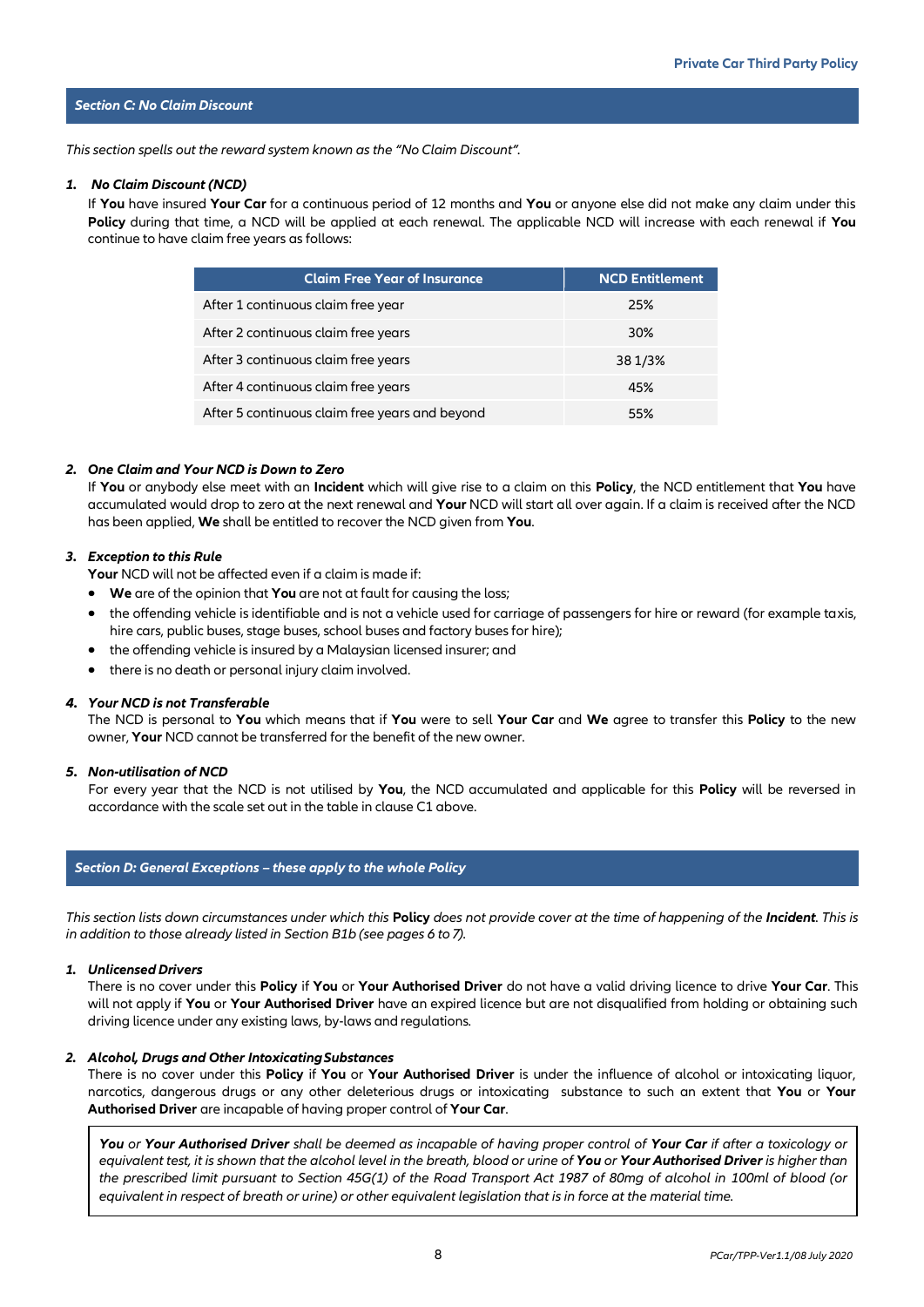#### *3. Fraud and Exaggerated Claims*

If any claim is in any part fraudulent or exaggerated, or if **You** or anyone acting on **Your** behalf, uses fraudulent means to get any benefit under this **Policy**, the entire claim will not be paid or payable. If **We** are required to make payment of any such claim to a third party, **We** shall be entitled to recover the sum paid and any costs incurred from **You**.

#### *4. Unlawful Purpose*

There is no cover under this **Policy** if **You** or **Your Authorised Driver** use **Your Car** for an unlawful purpose or to attempt an unlawful purpose i.e. in violation of the criminal law or a recognised law of the country where **Your Car** was being used.

#### *5. Use for Racing etc.*

There is no cover under this **Policy** if **You** use or **You** allow **Your Authorised Driver** to use **Your Car**:

- a. to practise for or to take part in any motor sport, competition (other than treasure hunt), rally, pacemaking, reliability trial or speed test; or
- b. on any racetrack.

*For an additional premium, Your* **Policy** *can be extended to cover the use of Your Car for reliability trial or competition if You purchase the prescribed extension cover {Endorsement 24(d)}.*

#### *6. Use Outside Malaysia*

Unless **We** provide otherwise, this insurance does not cover **You** in respect of claims arising whilst **Your Car** was being used or driven outside Malaysia, the Republic of Singapore and Negara Brunei Darussalam. In Malaysia, **Our** liability under this **Policy** is governed by the Road Transport Act 1987 and the terms and conditions of this **Policy**, and **Our** liability outside Malaysia is governed by the terms and conditions of this **Policy** only.

*For an additional premium, Your Policy can be extended to cover the use of Your Car in Thailand or Kalimantan only if You purchase the prescribed extension cover (Endorsements 101(a) and 102).*

#### *7. War Risk*

There is no cover under this **Policy** for any loss or liability (including any cost of defending any action) connected in any way directly or indirectly to:

- a. war, invasion, acts of foreign enemies, hostilities or warlike operation (whether war is declared or not), civil war, **Act of Terrorism**, mutiny, rebellion or revolution; or
- b. strike, riots or civil commotion assuming the proportion of or amounting to an uprising, insurrection or military or usurped power.

#### *8. Nuclear Risk*

There is no cover under this **Policy** for any accident, loss or damage to any property or any loss or liability arising therefrom (including consequential losses and costs of defending any actions) connected in any way with operations using the nuclear fission or fusion process, or handling of radioactive material. This includes, but is not limited to:

- a. the use of nuclear reactors such as atomic piles, particle accelerators or generators and similar devices;
- b. the use, handling or transportation of radioactive material in relation to any **Act of Terrorism**;
- c. the use, handling or transportation of any weapon or explosive device employing nuclear fission or fusion; or
- d. the use, handling or transportation of radioactive material.

#### *9. Contractual Liability*

**We** will not pay for any liability that arises by virtue of an agreement but for which **We** would not have been liable in the absence of such agreement.

#### *10. Unauthorised Driver*

**We** will not pay for any **Incident**, loss, damage or liability caused, sustained or incurred whilst **Your Car**, in respect of which indemnity is provided by this **Policy**, is being driven by any person other than an **Authorised Driver** or person driving on **Your** order or with **Your** permission.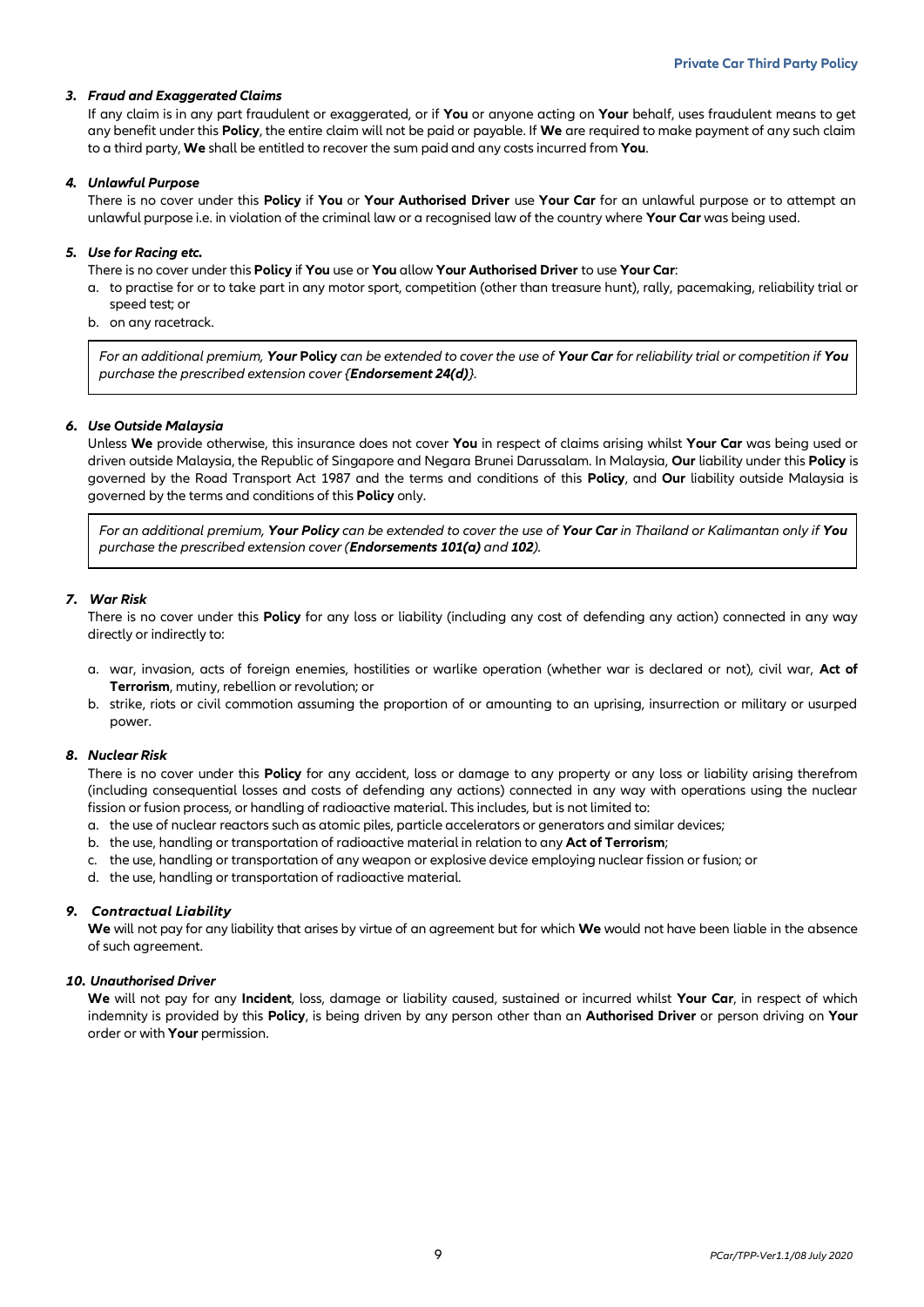#### *Section E: Conditions – These apply to the whole Policy*

*This section spells out the terms and conditions that You must observe to ensure this insurance remains effective. Basically these conditions are of three types:*

- $\overline{\phantom{a}}$ *What You must do*
- . *What You must not do*
- . *What We can do*

#### *Conditions Precedent to Policy Liability*

The following conditions are conditions precedent to **Our** liability to indemnify **You** under this **Policy** and have to be observed by **You** strictly. **We** can repudiate this **Policy** and / or will not pay claims under the **Policy** if **You** breach any of the relevant conditions. These conditions also apply to **Your Authorised Driver** and any legal representative who seek indemnity under this **Policy**.

#### *1. Duty of Disclosure*

The duty of disclosure is different for a Consumer Insurance Contract and for a Non-Consumer Insurance Contract. They are separately outlined below:

#### **A. Consumer Insurance Contract**

Where **You** have applied for this insurance wholly for purposes unrelated to **Your** trade, business or profession, **You** had a duty to take reasonable care not to make a misrepresentation in answering the questions in the Proposal Form (or when **You** applied for this insurance) i.e. **You** should have answered the questions fully and accurately. Failure to have taken reasonable care in answering the questions may result in avoidance of **Your** contract of insurance, refusal or reduction of **Your** claim(s), change of terms or termination of **Your** contract of insurance in accordance with Schedule 9 of the Financial Services Act 2013. **You** were also required to disclose any other matter that **You** knew to be relevant to **Our** decision in accepting the risks and determining the rates and terms to be applied.

**You** also have a duty to tell **Us** immediately if at any time after **Your** contract of insurance has been entered into, varied or renewed with **Us**, any of the information given in the Proposal Form (or when **You** applied for this insurance) is inaccurate or has changed.

#### **B. Non-Consumer Insurance Contract**

Where **You** have applied for this insurance for purposes related to **Your** trade, business or profession, **You** had a duty to disclose any matter that **You** know to be relevant to **Our** decision in accepting the risks and determining the rates and terms to be applied, and any matter a reasonable person in the circumstances could be expected to know to be relevant, otherwise it may result in avoidance of **Your** contract of insurance, refusal or reduction of **Your** claim(s), change of terms or termination of **Your** contract of insurance.

**You** also have a duty to tell **Us** immediately if at any time after **Your** contract of insurance has been entered into, varied or renewed with **Us**, any of the information given in the Proposal Form (or when **You** applied for this insurance) is inaccurate or has changed.

#### *2. Accidents and Claims Procedures*

If **Your Car** is involved in any **Incident** that could lead to a claim under this **Policy**, **You** must do the following:

- a. Notify **Our** claims department of the **Incident** and get a Claim Form. **You** must notify **Us** of the **Incident** as soon as possible but in any event:
	- Within seven (7) days if **You** are not physically disabled or hospitalised following the **Incident**; or
	- Within thirty (30) days or as soon as practicable if **You** are physically disabled and hospitalised as a result of the **Incident**.

**We** may allow a longer notification period if **You** can provide specific proof and justification for the delay.

b. Report the **Incident** to the police as required by law and do all that is required to assist the police authorities to secure a conviction against the offender.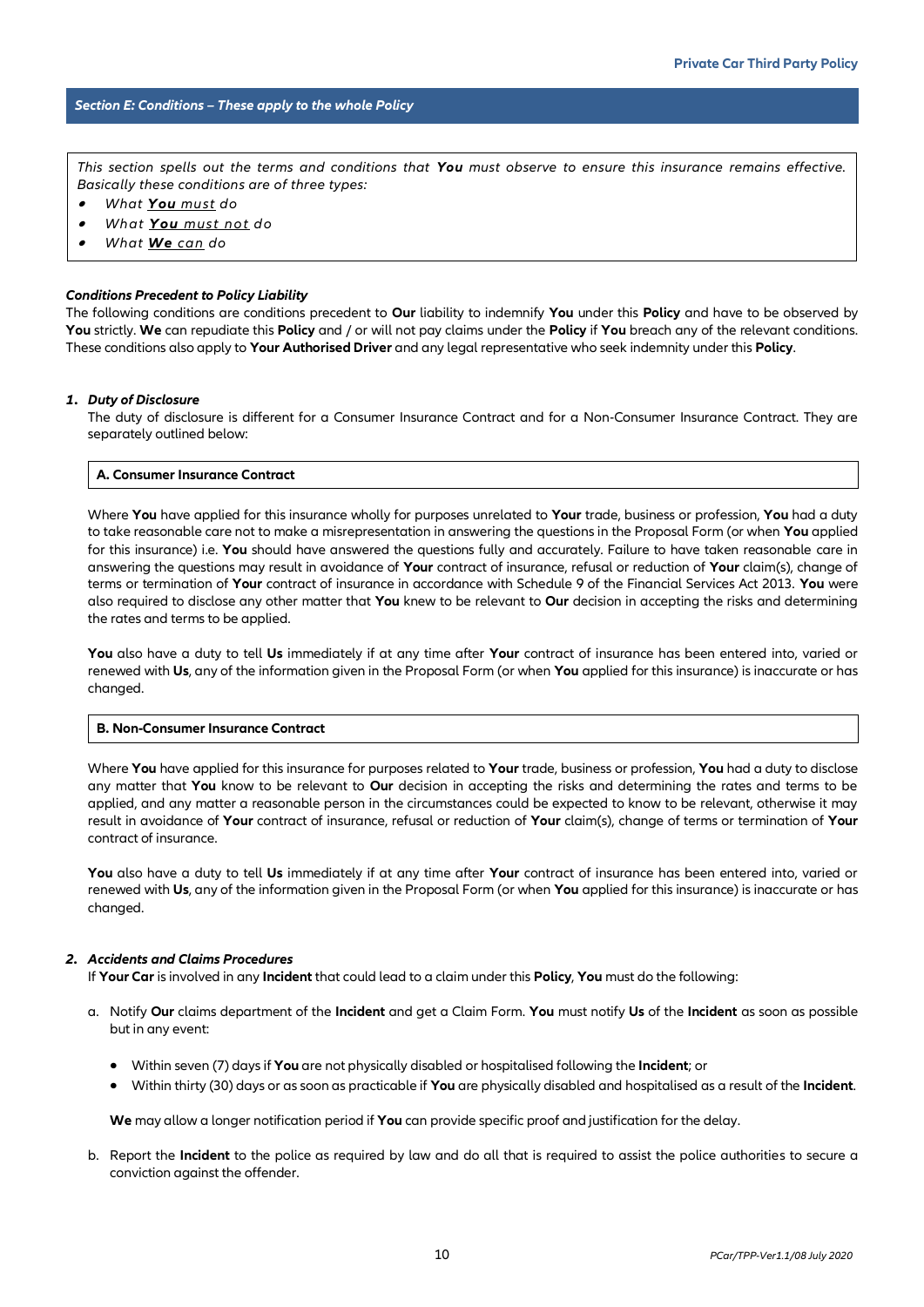c. Complete the Claim Form in full and return it to **Us** within twenty-one (21) days from the date of **Your** notification as per (a) above. **You** are required to answer all the questions in detail in all applicable sections and provide **Us** with all the necessary documents to support **Your** claim. **We** will not be held responsible if there is any delay on **Your** part to submit the Claim Form duly completed together with all the necessary documents.

A longer claims submission period may be allowed by **Us** subject to specific proof and justification by **You** for the delay.

d. If there are any claims made against **You** by a third party, **You** must immediately notify **Us** of the same and **You** must send to **Us** any notification of claim, notice of impending prosecution or inquest, summons, writ or any letters from the solicitors of the third party as soon as **You** receive such documents, but in any event within fourteen (14) days from the date of receipt of any of the documents.

**You** must not do any of the following:

- Admit any responsibility for any **Incident**; or
- Negotiate or settle any claims made against **You** by a third party, unless **We** write and inform **You** that **You** can.

**We** will decide whether to negotiate, defend or settle, in **Your** name, **Your Authorised Driver's** name and / or on **Your** behalf, any claims made against **You** or **Your Authorised Driver** by a third party. If in **Our** assessment the third party claim made against **You** or **Your Authorised Driver** for property damage will exceed the limit of liability of RM3 million, **We** will pay the full amount of **Our** liability to **You** or the third party and hand over the further conduct of any defence, settlement or proceeding to **You** completely. After doing so **We** will not be liable under this **Policy** to make any more payments to **You** or any claimant or any other person arising from the same **Incident**.

*The conditions above also apply to anyone else who wishes to claim under the terms and conditions of this Policy. "Anyone else" may refer to personal representative or administrator / estate of the policyholder.*

#### *3. Cancellation*

Either **You** or **We** may cancel this **Policy** at any time during the **Period of Insurance**.

- a. Cancellation by **You**:
	- **You** can cancel this **Policy** at any time by returning the **Certificate of Insurance (CI)** to **Us** or, if the **CI** has been lost or destroyed, **You** must provide **Us** with a duly certified Statutory Declaration (SD) to confirm this.
	- After returning the **CI** or SD **You** will be entitled to a refund of premium if no claim was incurred prior to cancellation. **Your** refund will be the difference between the total premium and **Our** customary short-period rates calculated for the time **We** were on risk until the date **We** received the **CI** or SD:

| <b>Period of Insurance</b> | <b>Refund of Premium</b>     |  |
|----------------------------|------------------------------|--|
| Not exceeding 1 week       | 87.5% of the total premium   |  |
| Not exceeding 1 month      | 75.0% of the total premium   |  |
| Not exceeding 2 months     | 62.5% of the total premium   |  |
| Not exceeding 3 months     | 50.0% of the total premium   |  |
| Not exceeding 4 months     | 37.5% of the total premium   |  |
| Not exceeding 6 months     | 25.0% of the total premium   |  |
| Not exceeding 8 months     | 12.5% of the total premium   |  |
| Exceeding 8 months         | No refund of premium allowed |  |
|                            |                              |  |

- The **Policy** will automatically lapse once **You** sell or dispose off **Your Car** because **Your** insurable interest in the **Car** will cease. If **You** want to transfer the **Policy** to the new buyer, **You** have to get **Our** prior consent.
- b. Cancellation by **Us**:
	- **We** may also cancel this **Policy** by giving **You** fourteen (14) days notice in writing by registered post to **Your** last address known to **Us**.
	- After returning the **CI** or SD **You** will be entitled to a refund premium for the unexpired period calculated on a pro-rata basis from the date **We** receive the **CI** or SD from **You** to the expiry date of the **Policy**.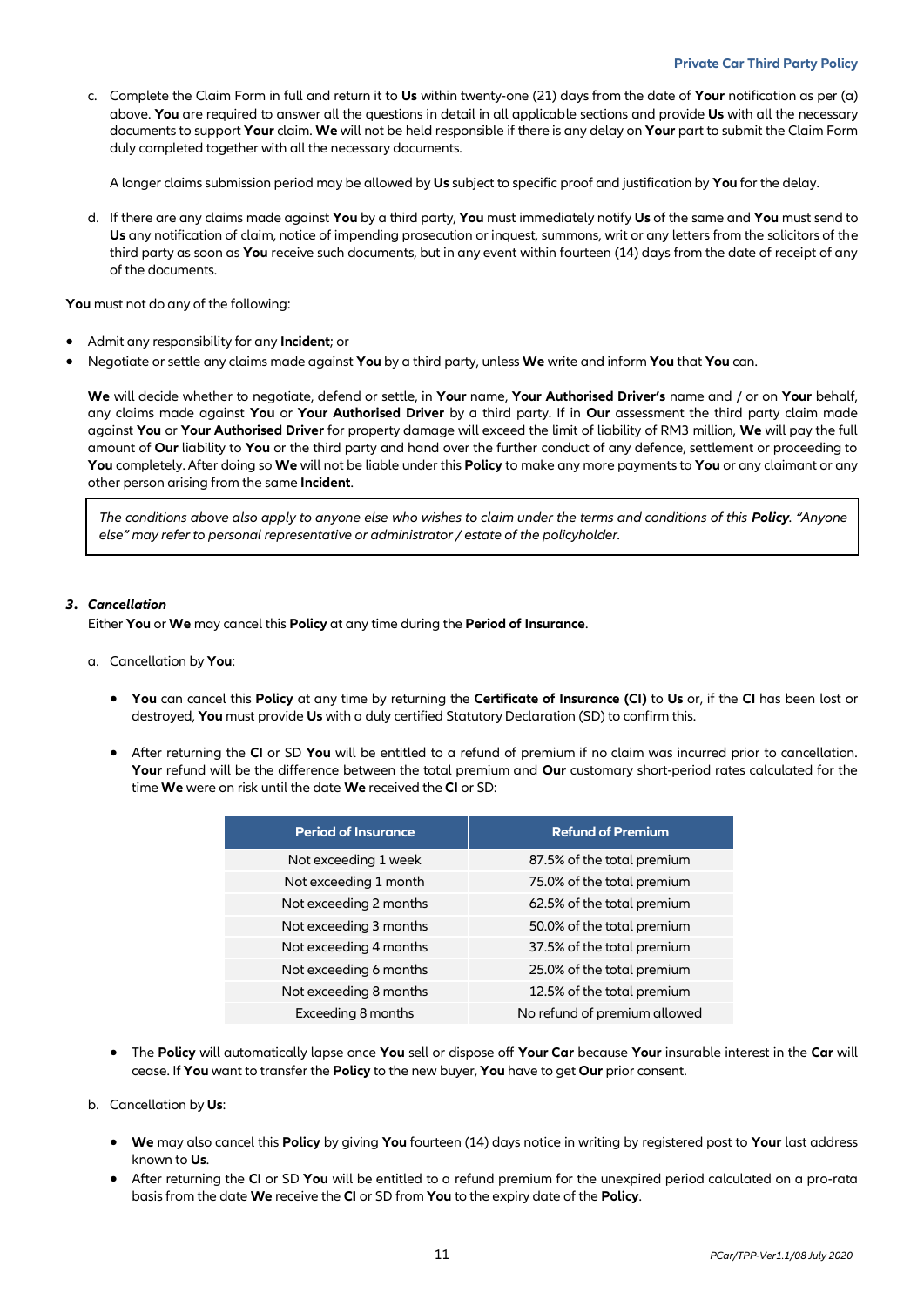There will not be any refund of premium for any cancellation of **Policy** (either by **You** or by **Us**) if **You** have paid the **Minimum Premium** only or if a claim has been made on this **Policy**.

#### *4. If there is More Than One Insurance Covering the Same Car*

- a. **You** must inform **Us** in writing if **You** have taken out any other insurance in respect of **Your Car** during the **Period of Insurance**.
- b. If a claim arises under this **Policy** and such a loss is also claimable under the other insurance policy(ies) taken by **You**, **We** will only contribute **Our** rateable proportion of the whole loss. **We** will not be liable to pay the claim first and then seek recovery from the other co-insurers who is / are also liable for the loss.

#### *5. Subrogation*

**We** are entitled to take over all rights and remedies that **You** may have against any third party who caused the loss. **We** shall have the absolute discretion in the conduct of any proceedings, at **Our** own costs, against the third party and in the settlement of any such claim and **You** shall give **Us** such information and assistance as **We** may require from time to time including assigning all rights to take action in **Your** name. **You** must however give **Us Your** full cooperation to protect these rights and provide all assistance and take such steps as **We** require.

#### *6. Dispute Resolution*

If the disputed sum is less than RM10,000, **You** may refer the matter to the **Ombudsman for Financial Services** to resolve the dispute.

#### *7. Other Matters*

**We** will only be liable to indemnify **You** under this **Policy** if **You**:

- a. Comply with all the terms and conditions of this **Policy**. These conditions are also applicable to **Your Authorised Driver** and any legal representative who seek protection under this **Policy**;
- b. Maintain **Your Car** in a reasonably efficient and roadworthy condition. **You** must get **Our** consent if **You** make any modification that will enhance or in any way affect the performance of **Your Car**;
- c. Take reasonable care to avoid any situation that could result in a claim. This **Policy** will not cover **You** if **You** or **Your Authorised Driver** are reckless i.e. where **You** recognise a serious risk but deliberately do not take steps to prevent it. This includes but is not limited to leaving **Your Car** unattended while unlocked or with ignition keys left in or on **Your Car**; and
- d. Make **Your Car** available to **Us** for inspection at all reasonable times upon request.

#### *8. Prevalent Policy Wording*

For avoidance of doubt, the English version of this **Policy** wording will prevail over the Bahasa Malaysia version at all times.

#### *Section F: Definitions of words highlighted in the Policy*

*This section explains what We mean by the words printed in bold in this* **Policy***.*

In this **Policy**, **Schedule** and **Certificate of Insurance**, unless the context otherwise requires, the following words shall have the meanings as defined below.

#### **1. Act of Terrorism**

This refers to an act by any person(s) or group that uses force or violence and / or the threat of force or violence, whether they are acting alone or on behalf of or in connection with any organisation(s) or government(s) and done for political, religious, ideological, ethnic or similar purposes or reasons, including the intention to influence any government and / or to put the public, or any section of the public, in fear.

#### **2. Authorised Driver**

This refers to any person who drives **Your Car** with **Your** consent or permission provided he or she holds a valid driving licence of the relevant type and is not disqualified to drive by law or for any other reason.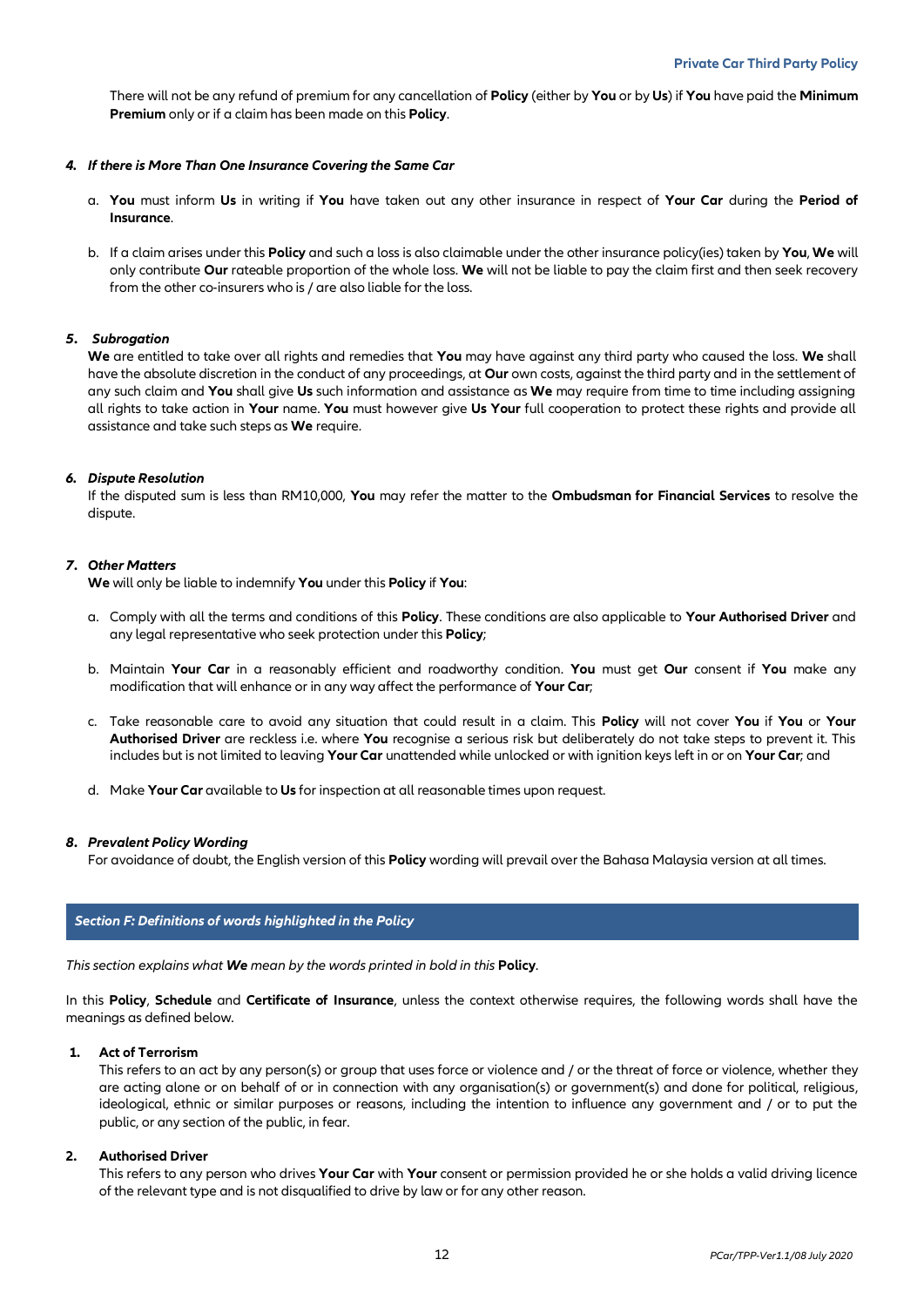#### **3. Car**

This refers to the motor vehicle described in the **Schedule** and includes the manufacturer's standard options and **Accessories** fitted to it and any other non-standard options or descriptions that are specifically listed in the **Schedule**.

#### **4. Certificate of Insurance**

This certificate is a prescribed form that **We** are required to issue to **You** under the Road Transport Act 1987 and it outlines the particulars of any conditions subject to which the **Policy** is issued.

#### **5. Endorsement**

This refers to the document that **We** issue to **You** to confirm any changes or extensions of the coverage to the basic **Policy.**

#### **6. Household**

This refers to all members of **Your** or **Your Authorised Driver's** immediate family i.e. spouse, children including legally adopted children, parents, brother(s) and sister(s) staying under one roof with **You** in the case of **Your** immediate family, or with **Your Authorised Driver**, in the case of his immediate family.

#### **7. Incident**

Any event which could lead to a claim under this **Policy**.

#### **8. Limitations as to Use**

According to **Your Certificate of Insurance** (**CI**), **Your Car** can only be used for "Social, domestic and pleasure purposes and for the policyholder's business". The **CI** also states that "The **Policy** does not cover use for hire or reward, racing, pacemaking, reliability, trial speed-testing, the carriage of goods other than samples in connection with any trade or business".

#### **9. Minimum Premium**

The minimal premium described in the **Schedule**.

#### **10. Ombudsman for Financial Services (OFS)**

This is an independent body that provides a free and efficient avenue to help settle financial disputes between **You** and **Us** under this **Policy** as an alternative to the courts.

#### **11. Period of Insurance**

The period shown in the **Schedule** when the cover provided by this **Policy** is operative. Cover is only valid from the actual time of purchase of the insurance **Policy** or from when **You** and **We** agree that cover should commence.

#### **12. Policy**

Policy includes the **Schedule**, the **Certificate of Insurance** and all **Endorsements** specifically listed in the **Schedule**.

#### **13. Road**

Section 2 of the Road Transport Act 1987 defines "Road" as "any public road and any other road to which the public has access and includes bridges, tunnels, lay-bys, ferry facilities, interchanges, round-abouts, traffic islands, road dividers, all traffic lanes, sidetables, median strips, overpasses, underpasses, approaches, entrance and exit ramps, toll plazas, service areas, and other structures and fixtures to fully effect its use".

#### **14. Schedule**

This document shows **Your** name and address, the **Period of Insurance**, the sections of this **Policy** which apply, the premium **You** have paid, the **Car** which is insured, the **Sum Insured** and details of any extensions or **Endorsements**.

#### **15. We, Our, Us**

This refers to the licensed Insurance Company that is issuing **You** this **Policy**.

#### **16. You, Your, Yourself**

This refers to the policyholder or person described in the **Schedule** as "the Insured".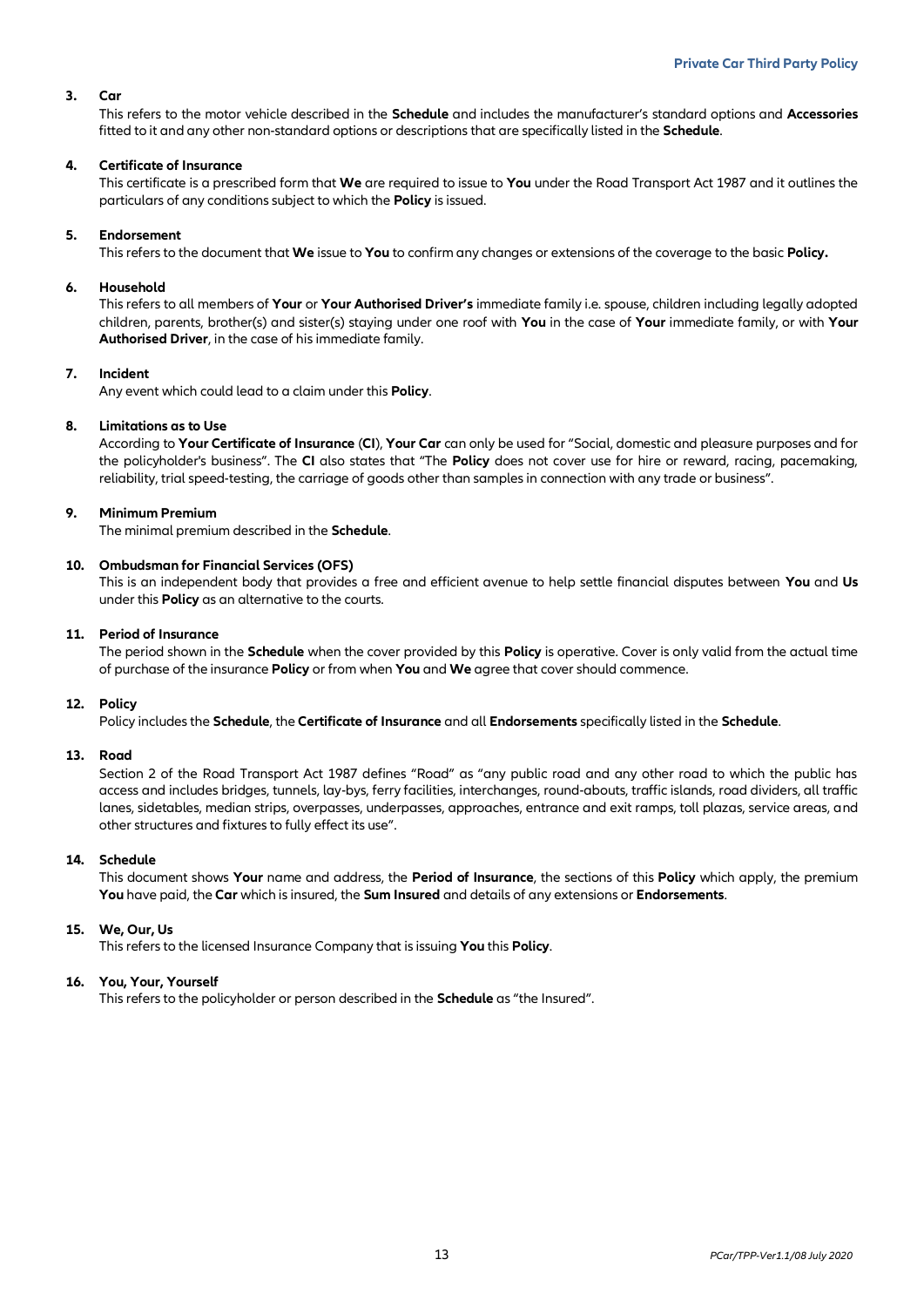#### *Section G: Endorsements – applicable only if the Endorsement number is printed in the Schedule*

*The following is a list of additional terms and conditions (known as Endorsements) that We may impose on You or optional covers available that You may want to add to Your basic Policy by paying additional premium. Note that only Endorsements with their numbers specifically printed in the Schedule shall apply to this Policy.*

#### **Endorsement 14: Transfer of Interest**

In consideration of the additional premium that **You** paid **Us** for this endorsement, **We** agree to transfer the interest in this **Policy** on *[state date]* to *[state name of transferee and NRIC No. / Business Registration No.]* of *[state address]* carrying on or engaging in the business or profession of whose proposal and declaration dated *[state date]* shall be the basis of this contract.

Subject otherwise to the terms and conditions of this**Policy**.

#### **Endorsement 18: Fleet Rated Risks – Cancellation of 'No Claim Discount'**

By virtue of the benefit of the Fleet Discount received, the No Claim Discount clause of this **Policy** is cancelled.

Subject otherwise to the terms and conditions of this **Policy**.

#### **Endorsement 22(a): Caravan / Luggage / Boat Trailers (Applicable to Private Car Third Party Policy only)**

In consideration of the additional premium that **You** paid **Us** for this endorsement, **We** agreed that the insurance provided under Section B of this policy shall extend to cover Caravan or Luggage or Boat Trailer that is specified in the **Schedule** under the heading '**Endorsement 22(a)**' while it is being used together with **YourCar.**

This endorsement does not cover:

- a. legal liability for death or bodily injury to any passenger in the specified Caravan / Luggage / Boat Trailer unless such person is being carried by reason of or in pursuance of a contract of employment;
- b. loss or damage to the contents of or anything being carried in the specified Caravan / Luggage / Boat Trailer; and
- c. loss or damage to the Caravan / Luggage / Boat Trailers being carried by the specifiedTrailer.

#### **Endorsement 24(d): Reliability Trials, Competitions etc. (Third Party Cover Only)**

In consideration of the additional premium that **You** paid **Us** for this endorsement, **We** agree that the insurance provided under Section B of this **Policy** shall cover legal liability while **Your Car** is being used for *[state either reliability trials, competition]* to be held at *[state place / location]* on *[state date]* organized by *[state name of organizer]* including officially conducted practice for the event.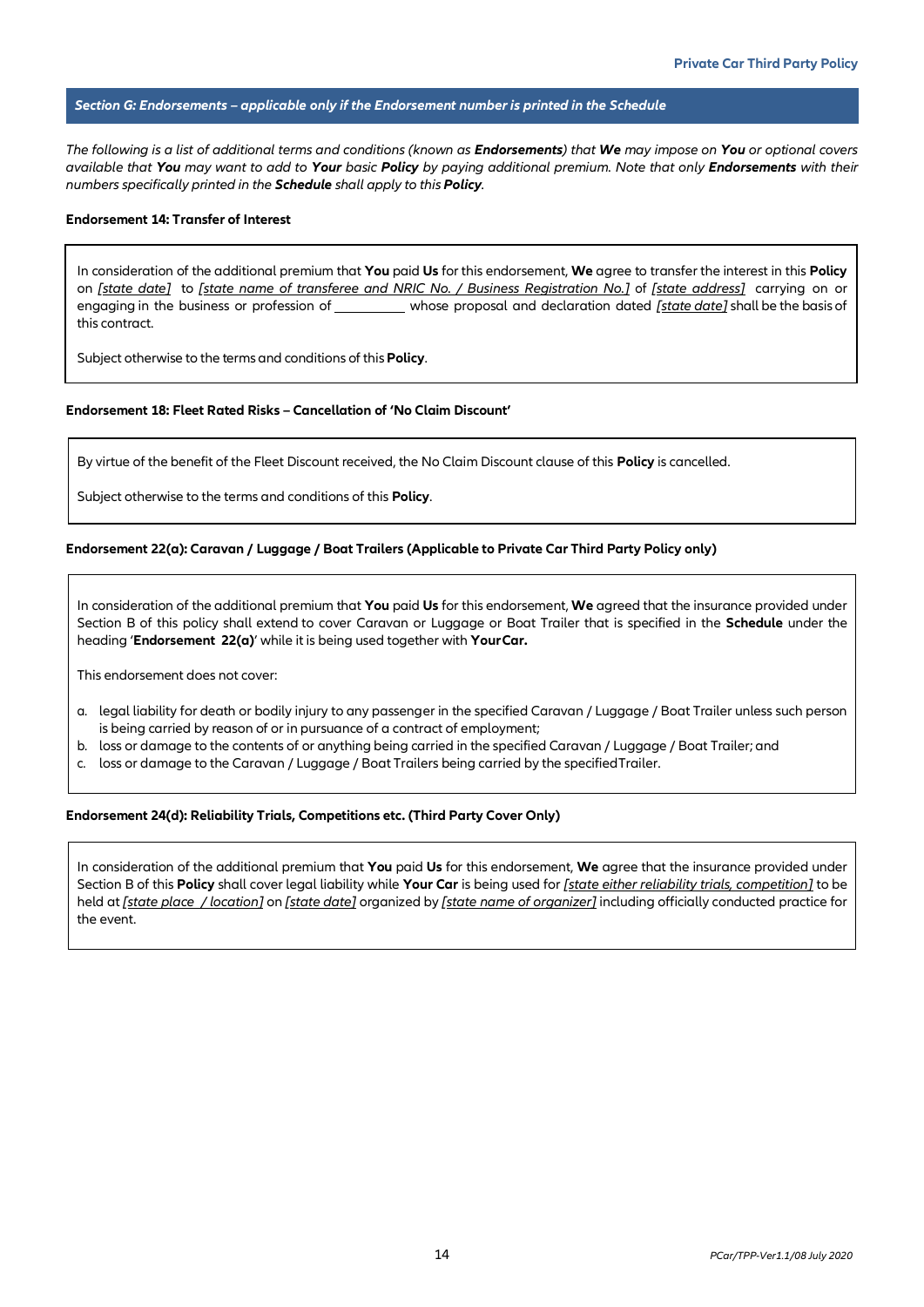#### **Endorsement 72: Legal Liability of Passengers for Negligent Acts**

In consideration of the additional premium that **You** paid **Us** for this endorsement, **We** agree that the insurance provided under Section B of this **Policy** will include legal liability incurred by any passenger in **Your Car** on condition that the passenger:

- a. is not driving **Your Car**;
- b. is not entitled to indemnity under any other policy of insurance; and
- c. complies with all the terms and conditions of this **Policy** as though he was **You**.

This endorsement does not cover:

- a. death or bodily injury to any person who is employed by **You** or the passenger, and who dies or is injured in the course of such employment;
- b. damage to any property that belongs to or is held in trust or in the custody or control of **You** or the passenger or which is being carried in **Your Car**; and / or
- c. death or bodily injury to the driver or any other passenger travelling in **Your Car** at the same time.

#### **Endorsement 100: Legal Liability to Passengers**

In consideration of the additional premium that **You** paid **Us** for this endorsement, **We** shall pay towards **You** or **Your Authorised Driver's** liability to any person being carried in or upon or entering or getting into or onto or alighting from **Your Car**  except for:

- a. death or bodily injury to any passenger being carried for hire or reward;
- b. death or bodily injury to any person where such death or injury arises out of and in the course of the employment of such person by **You** or by **Your Authorised Driver**;
- c. damage to property belonging to or in the custody of or control of or held in trust by **You** or **Your Authorised Driver** and / or any member of **Your** or **Your Authorised Driver's Household**;
- d. liability to any person who is a member of **Your** and / or **Your Authorised Driver's Household** who is a passenger in **Your Car** unless he / she is required to be carried in or on **Your Car** by reason of or in pursuance of his / her contract of employment with **You** or **Your Authorised Driver** and / or his / her employer;
- e. liability caused by a passenger travelling in or alighting from **Your Car**;
- f. any claims brought against **You** by any driver of **Your Car**, whether authorised or not;
- g. any claims brought against any person in any country in courts outside Malaysia, the Republic of Singapore or Negara Brunei Darussalam; and / or
- h. all legal costs and expenses which are not incurred in or recoverable in Malaysia, the Republic of Singapore and Negara Brunei Darussalam.

#### **Condition of Cover**

If at the time of **Incident** giving rise to a claim under this endorsement, **Your Car** is carrying passengers in excess of the stated maximum number permitted by law, **Our** liability shall be limited to the number of passengers specified for the vehicle as registered at the Road Transport Department.

If the number of passengers carried at the time of the happening of an **Incident** is more than the maximum number permitted in the vehicle by law, **We** will not pay their claim in full. Any payment **We** make to any claimant under this endorsement will be rateably reduced in the proportion of the legally permitted maximum number of lawful passengers over the actual number of passengers carried, at the time of the **Incident.** The difference between the sum paid by **Us** and the claim to be paid to each passenger claimant shall be borne by **You** or **Your Authorised Driver**. The proportion **We** pay shall be calculated in accordance with the following formula:

Number of passengers permitted by law \_\_\_\_\_\_ X Total Claim Awarded Actual number of passengers carried at time of **Incident**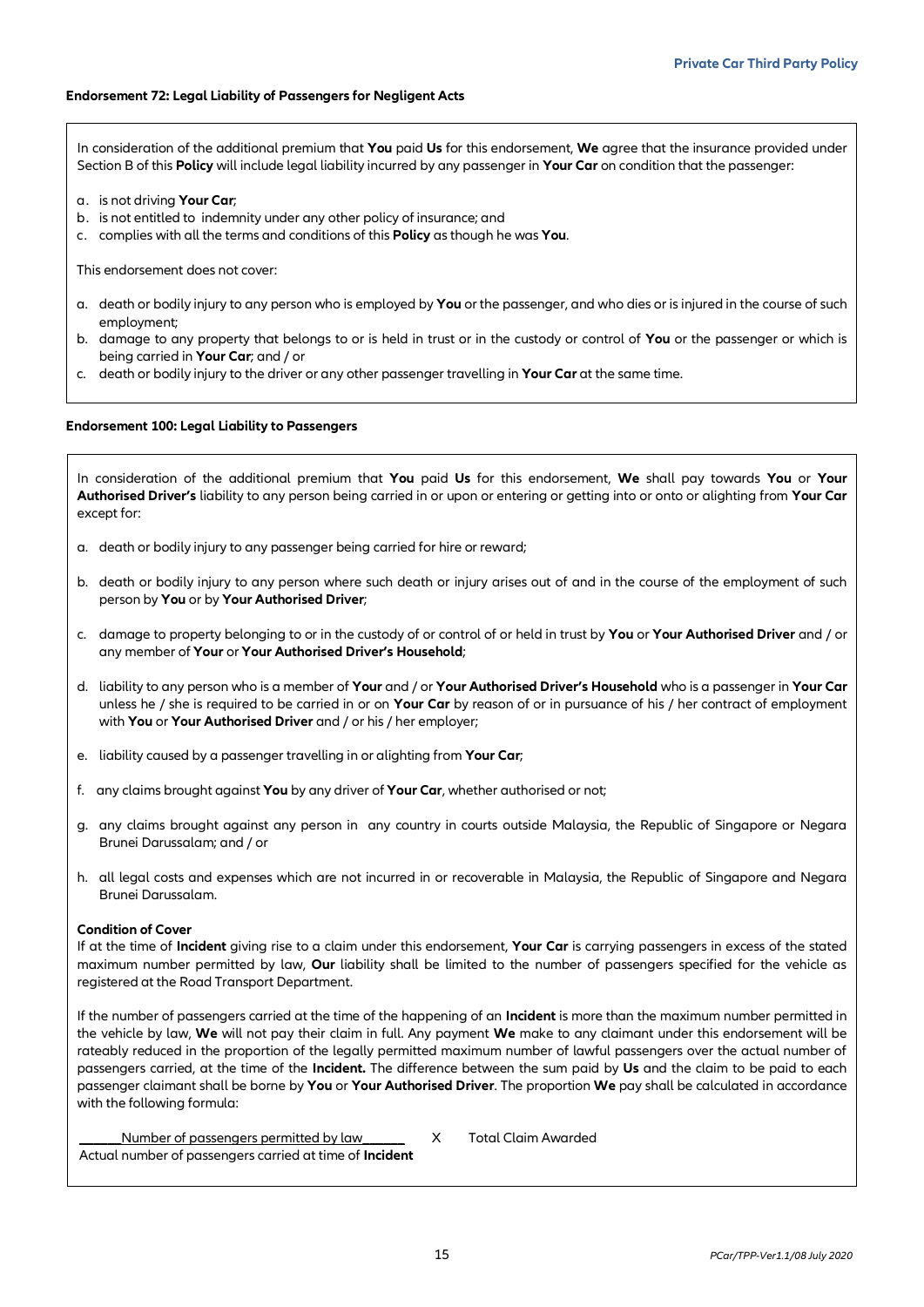#### **Endorsement 101(a): Extension of Cover to the Kingdom of Thailand (Applicable to Private Car Third Party Policy only)**

In consideration of the additional premium that **You** paid **Us** for this endorsement, **We** agree that the insurance provided under Section B1a(ii) of this **Policy** shall cover liability while **Your Car** is being used in the Kingdom of Thailand from the time of purchase on [*state date*] to midnight (Malaysian Standard Time) on [*state date*]. The limit of liability that **We** provide under Section B1a(ii) will be up to a maximum of RM100,000 only.

This endorsement does not cover legal liability under Section B1a(i) while **Your Car** is being used in the Kingdom of Thailand.

#### **Endorsement 102: Extension of Cover to Kalimantan**

In consideration of the payment of additional premium by **You** to **Us**, the geographical area of this **Policy** is extended to include Kalimantan with effect from \_\_\_\_\_\_ a.m. / p.m. on [*state date*] to midnight (Malaysian Standard Time) on [*state date*] subject to the limit of liability of RM50,000 under Section B1a(i) and B1a(ii).

Subject otherwise to the terms and conditions of this **Policy**.

#### **Endorsement 105: Limits of Liability for Third Party Property Damage (TPPD)**

In consideration of the additional premium that **You** paid **Us** for this endorsement, **We** agree to increase the limit of liability provided under Section B2(ii) of this **Policy** to RM [*state new limit*] with effect from [*state date*].

Limits of liability in excess of RM3 million up to RM20 million is allowed subject to additional premium stated as below:-

#### **TPPD limits of Liability**

From RM3 million up to RM4 million 15% of Third Party Premium Up to RM6 million 30% of Third Party Premium Up to RM10 million 45% of Third Party Premium Up to RM20 million 60% of Third Party Premium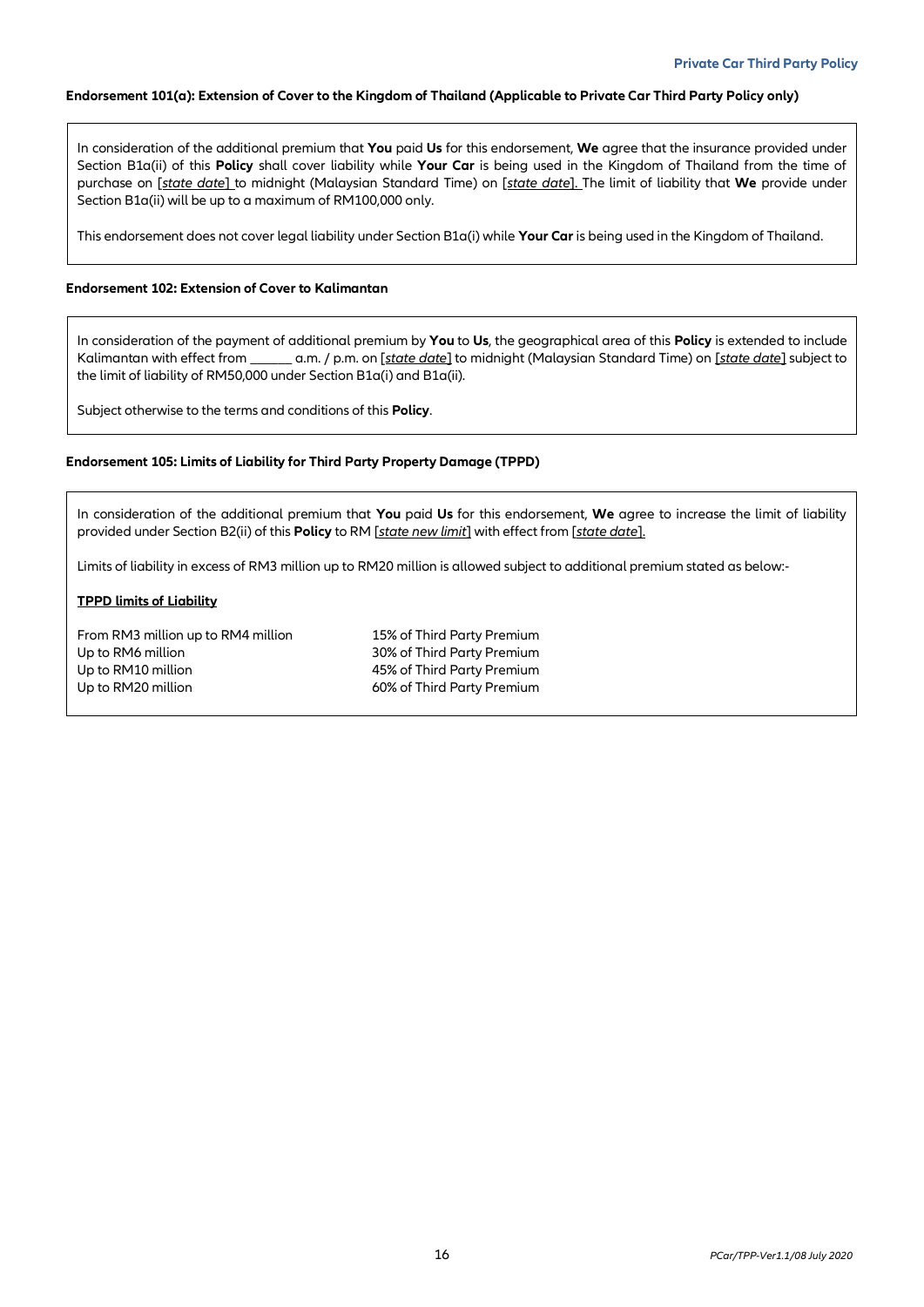**This Page Is Intentionally Left**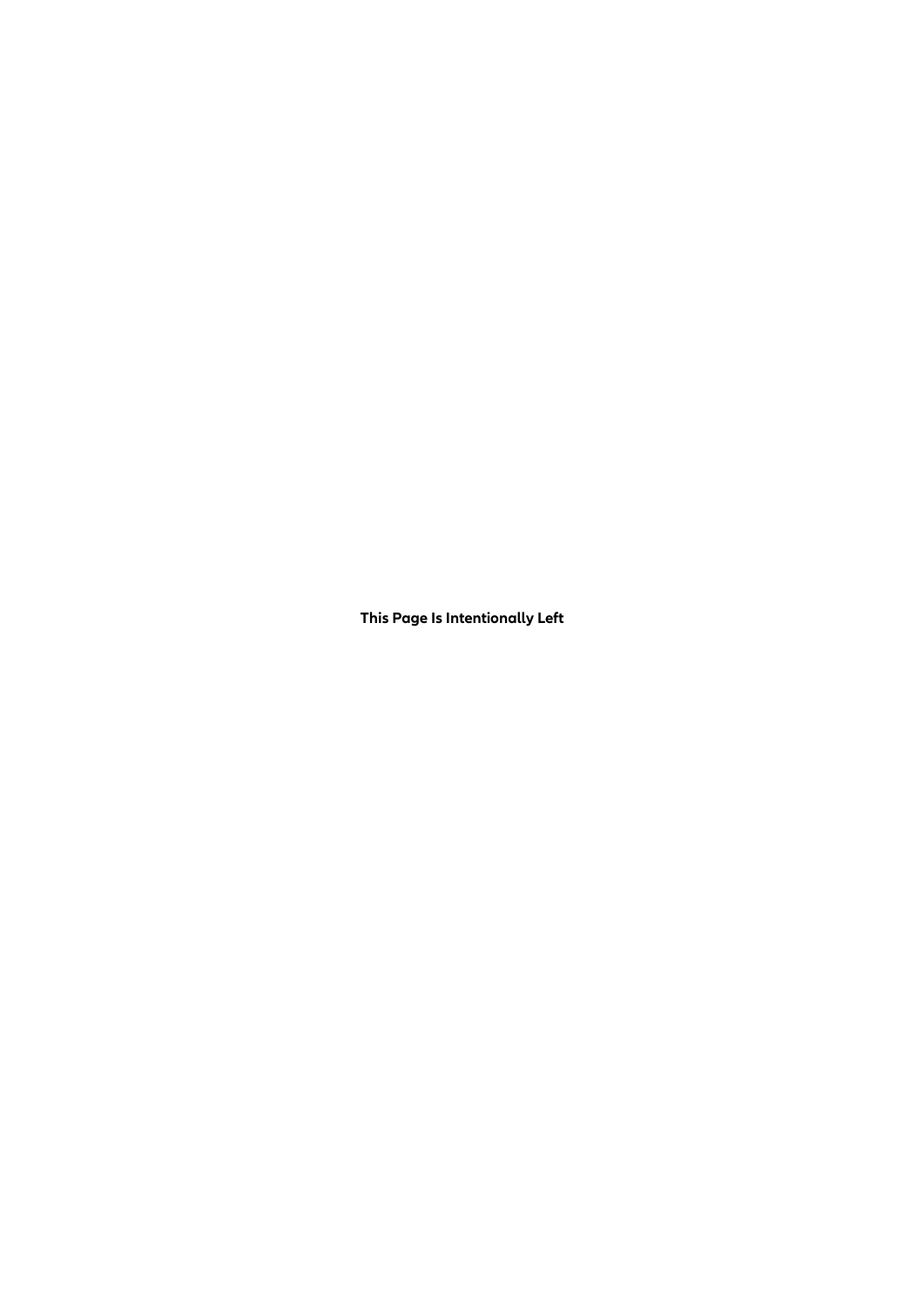## **Lodging of Complaints**

We are committed to maintaining high levels of service, honesty, integrity and trustworthiness. If you have any reason to be dissatisfied with any of our products or services, we would like to hear from you. Your feedback is very important to us as we are always looking for ways to improve and serve you better.

To provide us with your feedback, you may contact us via the following channels:

| Write to:                                                                                                                                                                                                                                                                                                                                                                                                                          |  |  |  |
|------------------------------------------------------------------------------------------------------------------------------------------------------------------------------------------------------------------------------------------------------------------------------------------------------------------------------------------------------------------------------------------------------------------------------------|--|--|--|
| Customer Feedback Center, Allianz Arena, Ground Floor Block 2A, Plaza Sentral, Jalan Stesen Sentral 5, Kuala<br>Lumpur Sentral, 50470 Kuala Lumpur.                                                                                                                                                                                                                                                                                |  |  |  |
| $\bigcup$ 1 300 22 5542<br><b>O</b> O AllianzMalaysia<br>customer.service@allianz.com.my<br>∰ allianz.com.my                                                                                                                                                                                                                                                                                                                       |  |  |  |
|                                                                                                                                                                                                                                                                                                                                                                                                                                    |  |  |  |
| <b>Avenues to Seek Redress</b><br>You may submit your complaint to the Ombudsman for Financial Services (OFS) if you are not satisfied with our final<br>response or decision, in the event that your complaint is within the scope of the OFS as well as the following monetary<br>thresholds:<br>(1) Insurance claims not exceeding RM250,000.00; and<br>(2) Motor third party property damage claims not exceeding RM10,000.00. |  |  |  |
| The OFS can be contacted at the following address:<br>Ombudsman for Financial Services, Level 14, Main Block, Menara Takaful Malaysia, No 4, Jalan Sultan Sulaiman,<br>50000 Kuala Lumpur.<br>$\bigcup$ 03 2272 2811 $\bigoplus$ 03 2272 1577<br><b>S</b> enquiry@ofs.org.my<br>www.ofs.org.my                                                                                                                                     |  |  |  |
| If your complaint does not fall within the purview of the OFS, you may refer your complaint to<br>Laman Informasi Nasihat dan Khidmat (LINK) of Bank Negara Malaysia (BNM) at the following address:                                                                                                                                                                                                                               |  |  |  |
| <b>Write to (BNMTELELINK):</b><br>Pengarah, LINK & Pejabat BNM, Bank Negara Malaysia, P.O. Box 10922, 50929 Kuala Lumpur.                                                                                                                                                                                                                                                                                                          |  |  |  |
| <b>Walk-in (BNMLINK):</b>                                                                                                                                                                                                                                                                                                                                                                                                          |  |  |  |
| Ground Floor, Block D, Bank Negara Malaysia, Jalan Dato' Onn, 50480 Kuala Lumpur.                                                                                                                                                                                                                                                                                                                                                  |  |  |  |
| 骨 03 2174 1515<br>$\begin{array}{ c c }\n\hline\n\end{array}$ 1 300 88 5465<br>bnmtelelink@bnm.gov.my<br>www.bnm.gov.my                                                                                                                                                                                                                                                                                                            |  |  |  |

You may check with our Customer Feedback Center on the types of complaints handled by the OFS or BNM before submitting your complaint.